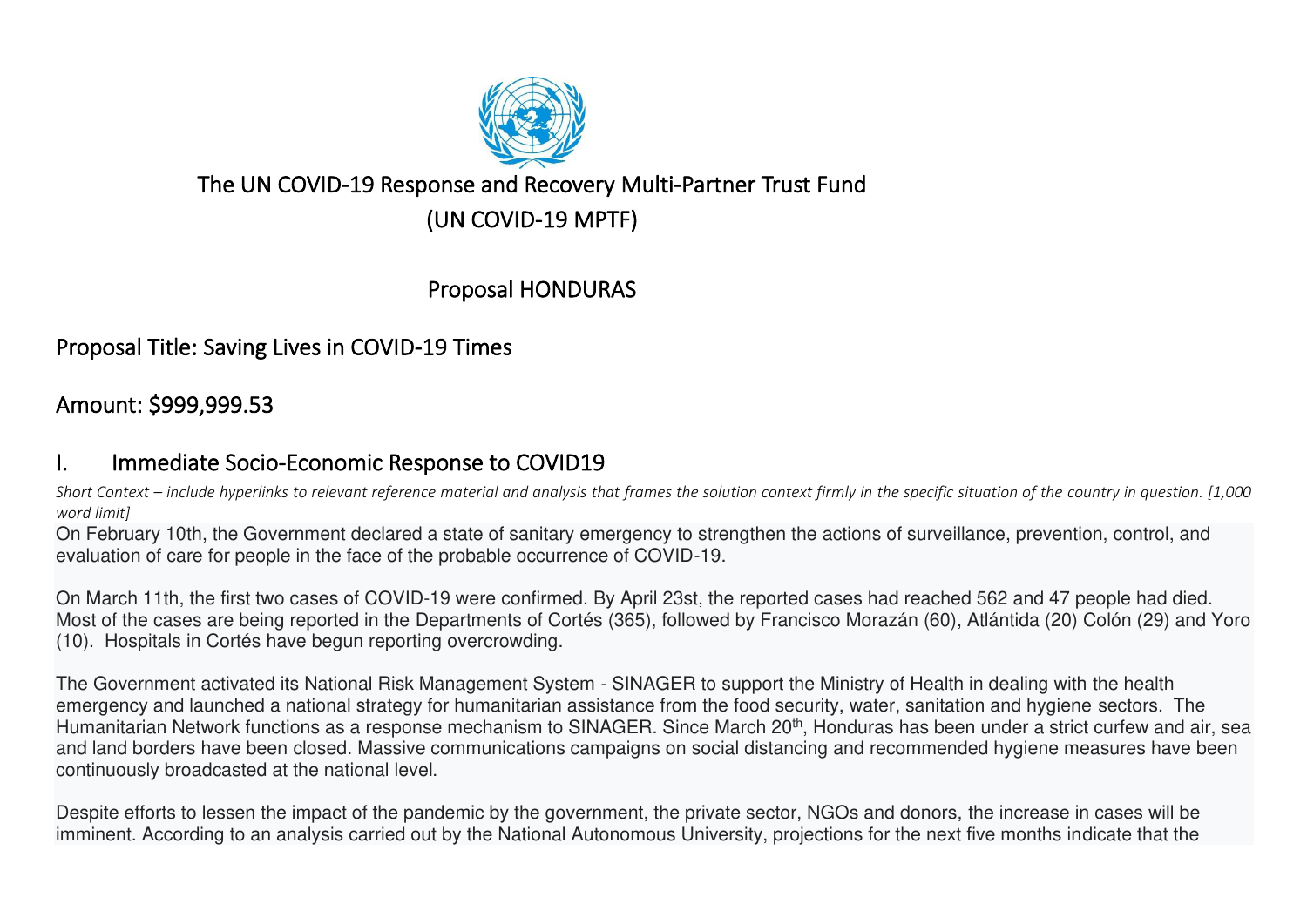country may reach up to 2,800,000 infected people by June (most of them asymptomatic persons), estimating that the pandemic would end its first wave in mid-September. According by the same source, by May 12,300 cases per day are expected to be reached, which will significantly compromise the availability of the total resources of the health sector.

Honduras, before the current pandemic, already had a weak, inequitable, inefficient and fragmented health system. State investment in health is low (USD 400 per person per year) and the health public expenditure is around 3.4% of GDP. The coverage that the system offers with the existing infrastructure is for only 48% of the population. With a population of over 9 million, the health system has around 8,000 beds and 37 ICUs with a 70+ occupation rate in both the public and private hospital network, which represents a great challenge to approach the emergency.

The death rate from COVID-19 it is among the highest in the world estimated at 8.4%. Currently, there is only one official lab that is performing the tests for the whole country and only 2,537 tests have been performed so far, with 63 tests being performed on average per day. As testing increases, the death rate is expected to somewhat decrease.

Currently, there are numerous prioritized needs, such as medical equipment including mechanical ventilators, the need for greater logistics support and protective equipment for health personnel; availability and increased capacity of testing and an increased number of rapid response teams at the local level to provide more effective epidemiological surveillance and case monitoring; training of health professionals and key institutions working to battle the pandemic, including police, military, Security Ministry and the Permanent Commission of Contingencies COPECO staff, among others.

Other country conditions are adverse in the midst of the current health crisis. For instance, the country has been struggling with a dengue emergency since last year, with 10,973 accumulated cases of dengue and 9 deaths (epidemiological week 15, 2020). Honduras has one of the highest teen pregnancy rates in Latin America and with the shutdown many pregnant women have not gotten access to proper prenatal care. Over 11% of households do not have adequate access to water and in addition to this, there is a widespread water scarcity that does not make proper hand washing viable for millions of Hondurans. Social distancing within many households, especially if a family member gets COVID-19, is not easy to follow, considering that around 20% of the poorest households are overcrowded.

Aside from the direct impact in the health sector, the pandemic will have a strong negative impact in other key social and economic development sectors. An economic contraction is estimated at -2.5% and poverty rates, already very high at above 60%, may jump up to 70, 80 and even 90%, according to recent studies. Over 50% of the labor force, categorized as being underemployed and usually dependent on daily income, is in serious risk of falling deeper into poverty, with women, children and other vulnerable groups being most at risk. This segment of the population is also more at risk for becoming infected, given that these people must go out daily looking for income and food, despite mobility restrictions in place. Furthermore, a drought is having a profound effect on food security and malnutrition nationwide. Due to these and other factors, key social and economic SDG advancements may very well see important setbacks.

In line with the UN's Socioeconomic Response, the UN has been concentrating on the health, social protection and economic recovery pillars,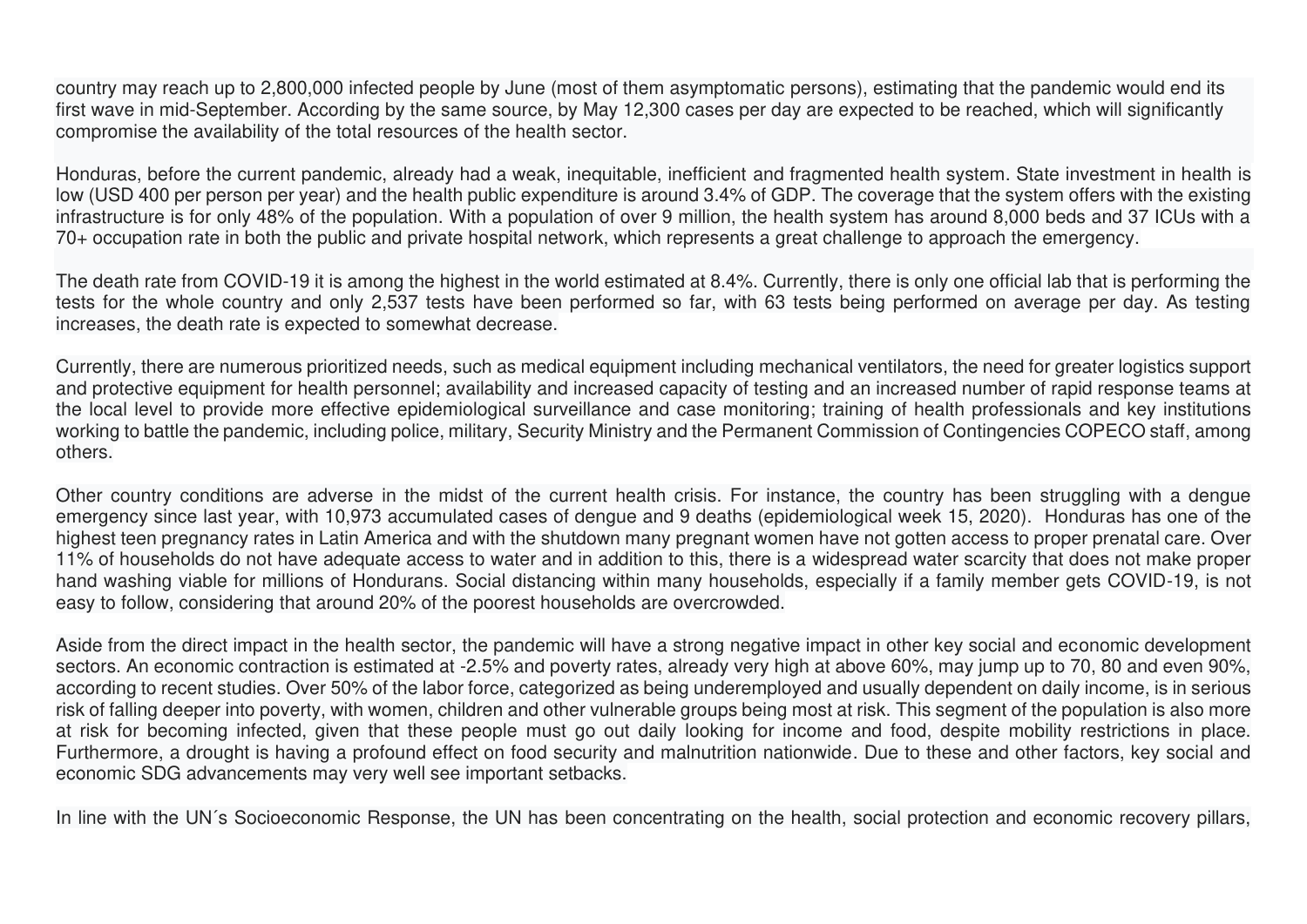working closely with partners in planning and coordinating the emergency approach. OCHA has been leading the Humanitarian Network working on a multidimensional integrated response with participation of key UN Agencies. Direct assistance to the health sector, food provision to vulnerable families, human right monitoring systems, water and sanitation access and early recovery actions are all part of the UN response to this crisis.

The UN has been focusing on responding to the needs of the most vulnerable populations, including pregnant women, returned migrants and people with preexisting conditions (i.e. diabetes, cardiovascular diseases and cancer) in territories where cases have been reported. However, given that surveillance has been extremely limited, there may be more vulnerable persons with COVID-19 in other territories and ethnic groups including the Lencas Miskitos and Garífunas, leading to possibly devastating results. Given the current pandemic and its development, it is expected that the situations described will worsen and that the disparities will increase, resulting in many more deaths in the coming months. A top priority is to stop COVID-19 transmission in order to save lives and prevent further economic and social development setbacks.

#### II. Solutions proposed

*Please provide a summary of the proposal. [1,000 word limit]* 

The proposal aims to contribute to three priorities defined by the country´s COVID-19 response plan: saving lives, protecting health workers and slowing down the spread of COVID-19. (The Response Plan, Letters of Secretary of Health and Under Secretary of Foreign Affairs are attached)

The management of the pandemic by COVID-19, requires an integrated approach using the best public health strategies contributing to the containment of the epidemic decreasing the number of new cases among the population aiming to save as many lives as possible; assuring health workers protection; and, facilitating the recovery of economic activities to mitigate the social impact of the pandemic in the country.

The following are the proposal´s key components:

One key strategy is the strengthening of epidemiological surveillance through the organization and operation of rapid response teams (RRT) to rapidly finding and isolating all cases, taking into consideration gender distribution, geographical distribution, and social risk conditions, prioritizing pregnant women, women head households, and elderly with chronic diseases. Facilitating the appropriate care through the health services. Strengthening the tracing, quarantining, and supporting all contacts, in prioritized Departments in a timely manner to slow the spread of the epidemic.

A critical and quick action to contain the spread of the epidemic, is to have an efficient health surveillance system at all levels, municipal, departmental and national. Given the weakness identified in this important public health component we propose: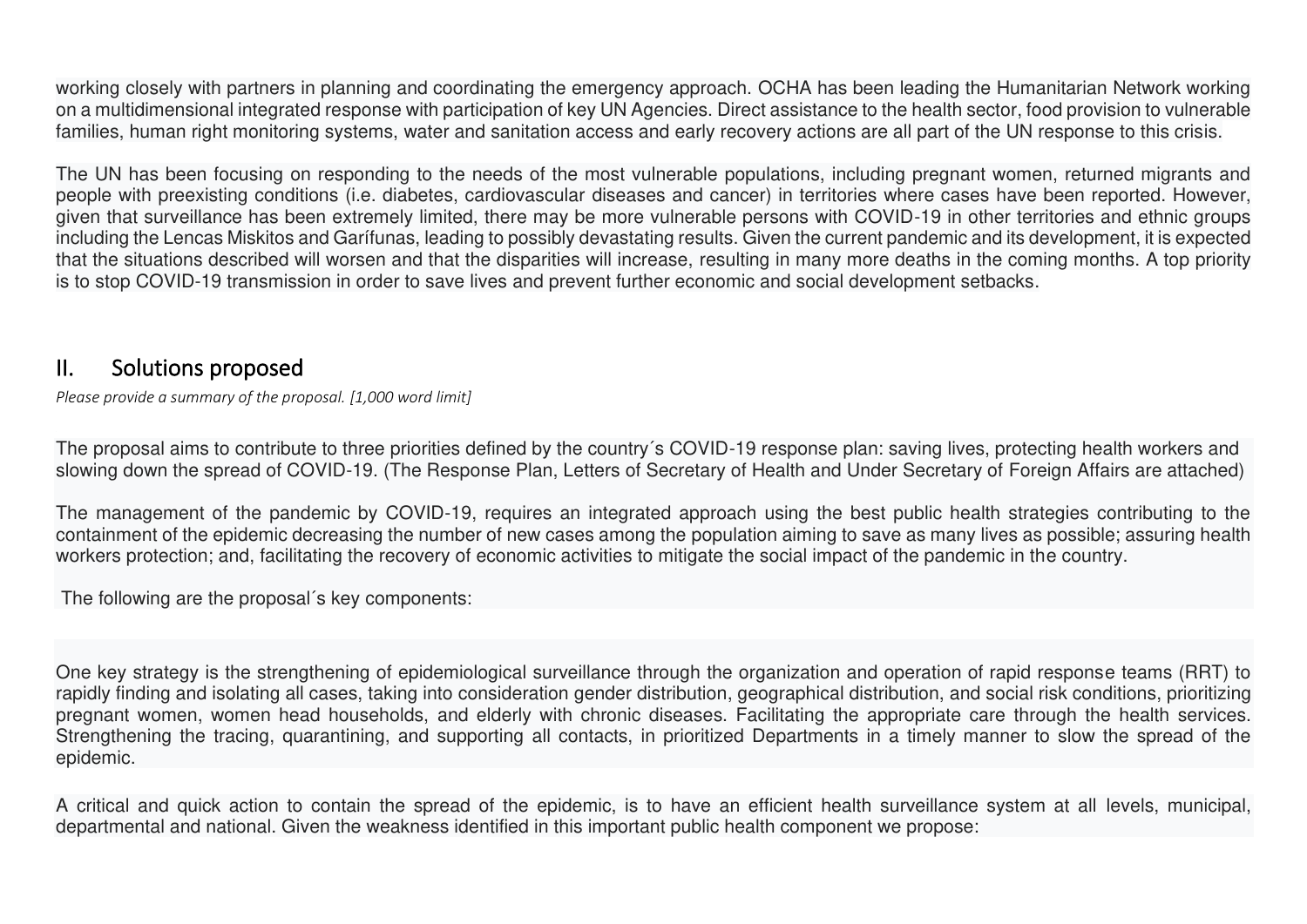- Strengthen the stewardship and governance of the National Epidemiological Surveillance Unit to guarantee the production of timely and relevant information and data, disaggregated by gender, age, geographical distribution, ethnic group, and social condition, to develop analysis to support timely evidence-base public health decisions.
- Promote and facilitate the establishment of departmental epidemiological surveillance intelligence and rapid response teams to investigate possible COVID-19 cases and their contacts.
- Confirm the diagnosis of new cases through laboratory tests, isolate confirmed cases, identify their contacts and quarantining them under medical and epidemiological surveillance monitoring the evolution of each infected or probable case.
- Increase and improve laboratory tests among health care providers (97% of nurses and nurses' assistants are women).
- Strengthen the information system, in real time, based on a well-defined information flow that unifies the existing data with the new data collected by the rapid response teams, so that immediate decisions can be made to stop the spread of the epidemic.
- Establish a situation room that allows the geo-referenced monitoring of the evolution of the pandemic to be carried out at all levels of the country (municipal, departmental and national), allowing the identification of inequities in access and coverage of health services, as well as vulnerable groups within the population to manage the necessary resources and actions to minimize the spread.
- Promote alliances with the academy to convene its participation in the processes of analysis and generation of new knowledge, evidence, and scientific production.

Another key strategy is the strengthening of the laboratory capacity by increasing the network of laboratories to improve the diagnostic capability of COVID-19, to substantially increase the number of laboratory tests generating data and evidence for action in the fight against COVID-19 contributing to the impact on the three priorities defined by the country: saving lives, protecting health workers, and slowing down the spread of the epidemic.

The increased capacity of laboratory diagnosis is fundamental for an integrated approach to contain the COVID-19 pandemic in the country. An articulated work between the laboratory, the RRTs and the information system is crucial in any intelligent epidemiological surveillance system to adequately respond to a pandemic of this dimension.

Currently, only one of the 18 departments in the country has a public laboratory with the capacity to carry out RT-PCR diagnostic tests to evaluate positive cases and the investigation of their contacts. We are aiming to increase the capacity and coverage of the network of laboratories to diagnose COVID-19 to expand access to laboratory services, accelerate the diagnostic processes and generating evidence for taking timely decisions and executing actions in the fight against COVID-19. Through the strategically prioritization of the three health regions with the highest infection rates (using logistical, geographical and demographical criteria) utilizing available laboratories, adapting and equipping them, so that they can perform molecular biology tests (RT- PCR) for detection of COVID-19.

This capacity will be permanently installed in these sanitary regions, increasing the laboratorial access to the populations in those Departments.

Strengthening the capacity of the Ministry of Health (MoH) to ensure the continuity of maternal and newborn as well as sexual and reproductive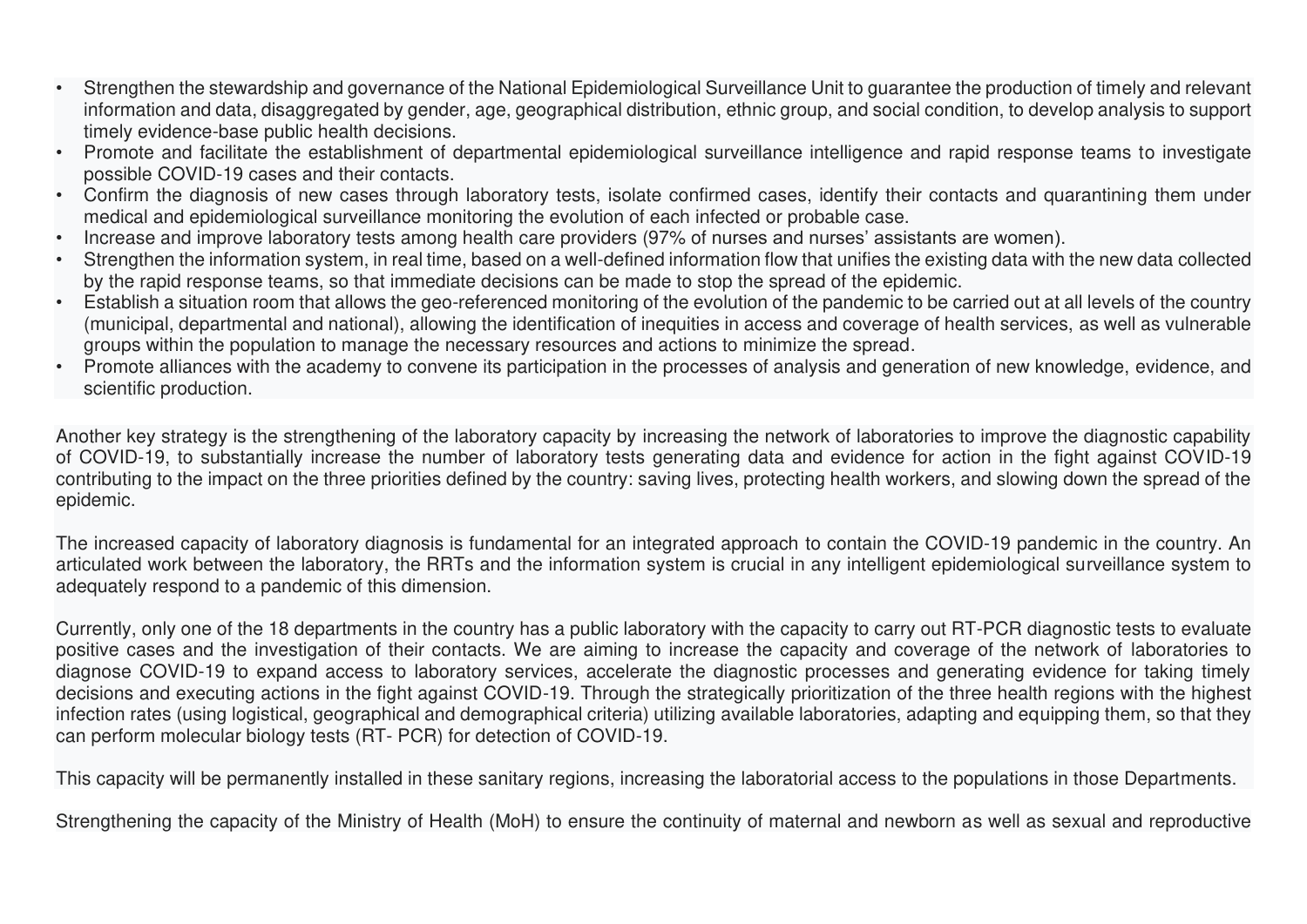#### health services (MNSRHS) during the COVID-19 pandemic, including the protection of health workers is also essential.

These key efforts aim at avoiding higher rates of maternal and perinatal mortality and morbidity, unintended pregnancies and teenage pregnancies. It will focus on the needs of the most excluded and marginalized populations, including poor rural women and girls, indigenous and afrodescendants, especially pregnant, delivering and lactating women, under quarantine and infected. By adopting a comprehensive approach, the component will specifically address universal access to sexual and reproductive health; adolescent pregnancy and maternal and neonatal mortality reduction and; gender-based violence prevention. These interventions will be implemented in prioritized health care units and hospitals in the municipalities of Villanueva, Choloma and San Pedro Sula, Department of Cortes, which are the most affected areas in the country by COVID 19 pandemic.

These actions will be implemented by the MoH, and strategic partners will include local governments, government institutions, professional associations, media, academia, community base volunteers, women and youth leaders. This result will be achieving through: (a) Strengthen governance and coordination by the establishment of a technical working group / expert group in the MOH for coordination of sustaining the prioritized MNSHRS in the wake of the pandemic. This working group will lead a phased plan for continuing and redesigning essential services and service delivery capacity; (b) Facilitate the continuum of care for women affected by the COVID-19 pandemic through improving the skills of health care providers to monitoring the situation of obstetric capacity, the use of services, their state of hygiene and the protection of personnel for the care of women directly affected by the COVID-19 pandemic;( c) Limit the transmission of COVID-19 within health facilities and (d) Promote community-level interventions to inform the population and pregnant women about the prevention, risks, symptoms and ways of transmission of COVID-19.

## III. What is the specific need/problem the intervention seeks to address?

*Summarize the problem. [Apply a gender lens](https://www.unwomen.org/en/news/stories/2020/3/news-checklist-for-covid-19-response-by-ded-regner) to the analysis and description of the problem. [1,500 word limit]* 

Honduras has an extremely weak, centralized, segmented Epidemiological Surveillance System with very poor technical and technological capacities. In the face of the COVID-19 epidemic, which adds to the sustained dengue epidemic in the country, epidemiological surveillance resources have been extremely limited to exercise the fundamental function of establishing rapid response teams in a decentralized manner to carry out the search for positive cases, their isolation, investigation and quarantining of contacts, and laboratory tests that help to clearly identify the reality of the epidemic in the country. There is no integrated health information system that allows geo-referenced information to be obtained in real time for decision-making, therefore, there are also no situation rooms at municipalities to facilitate timely follow-up of cases.

As of April 21, 510 positive cases with 46 deaths had been registered, the departmental distribution of cases could allow a slowdown in the spread of the epidemic if effective epidemiological surveillance work with RRT were done. At the moment, only two Departments out of 18 have an active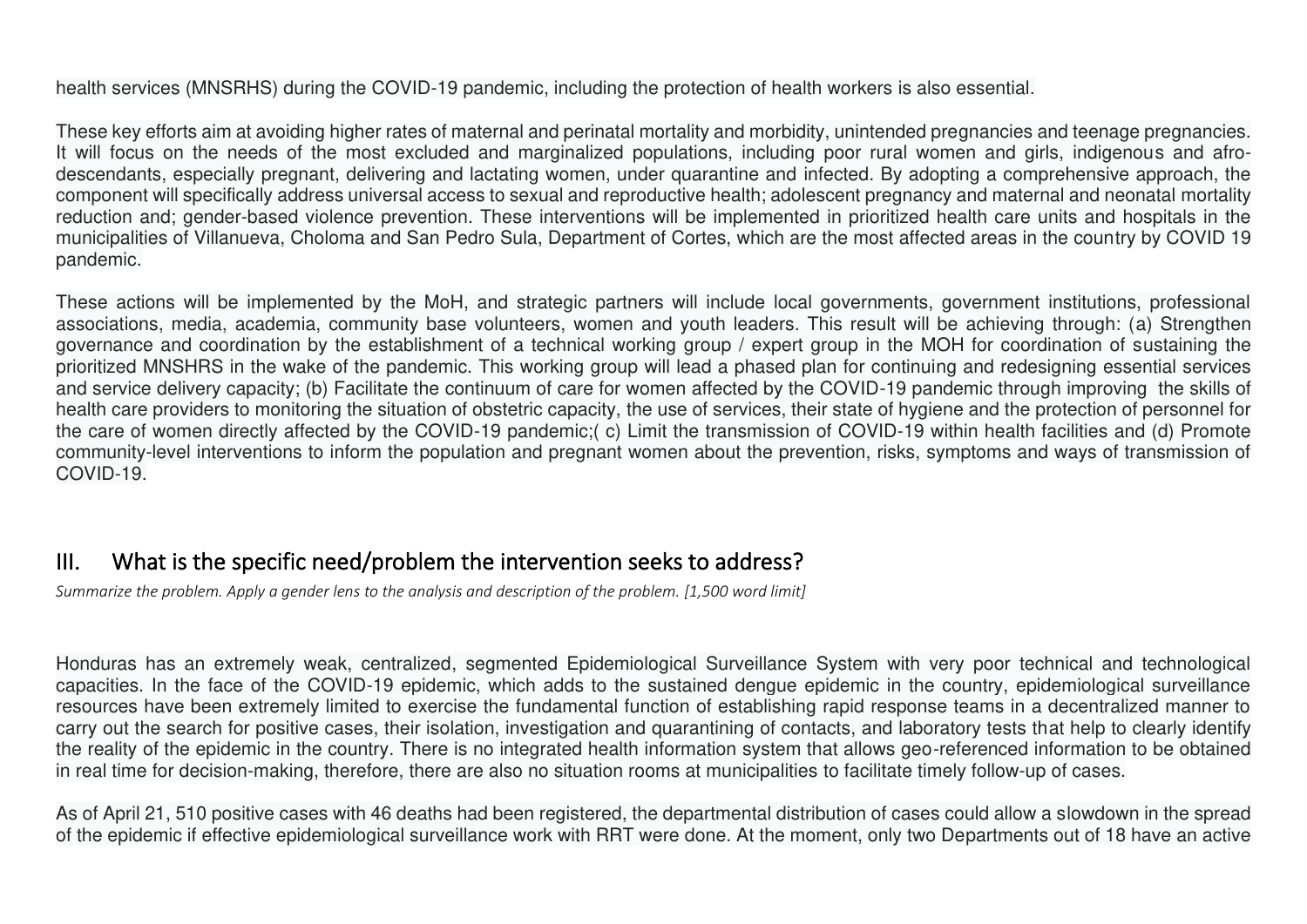epidemiological surveillance team with RRT installed and functioning, it is worth noting that in the Department of Cortés that registers the highest percentage of cases (72.35%), RRTs were only recently been established. It is imperative to establish an epidemiological surveillance network throughout the country with enough RRTs, according to the situation in each region, to avoid a catastrophic situation in Honduras.

Another fundamental problem is that the country has significant deficiencies in health human resources (13.6/10,000 inhabitants, when 43/10,000 is recommended to effectively contribute to the SDGs). In the field of public health specialties, the number of professionals working is very small. In the case of the response to the pandemic, without counting the deficiencies in personnel that directly provide care, there are not enough rapid response teams established and functioning, beyond Tegucigalpa (six RRT) and recently in Cortés (11 RRT). The Ministry of Health does not have the capacity to redirect or scale-up the amount and type of human resources necessary for surveillance, monitoring and management of the response to the pandemic at the departmental and local levels.

It is important to highlight that social distancing measures taken by the Honduran government may be contributing to flattening the epidemic curve, but also caused an important limitation in the mobility of people with a decrease of around 68% and 84% in different parts of the country (COVID19 community mobility report Honduras - April 11, 2020), generating access barriers to health services and a reduced response capacity from the services to address other health problems of the population as well as medical services, as antenatal care.

Another big problem is the lack of laboratory capacity to diagnose COVID-19. There is only one governmental laboratory capable of running diagnostic tests in the country, therefore, there is not enough capacity to carry out the necessary laboratory tests nationwide, which prevents efficient management of the measures of public health and timely access to health care. Honduras has a very reduced laboratory capacity for the diagnosis of COVID-19 at the national level. The country only has one site, where diagnostic tests are centralized, located in the capital city (Tegucigalpa), the National Virology Laboratory, which has a single RT-PCR machine available for the processing of tests. Therefore, there is a considerable delay in diagnosing cases at the national level. Honduras ranks last in Central America and second to last in the Americas region in the rate of tests performed per 1,000,000 inhabitants (rate of 203 calculated as of April 20, 2020) Additionally, the fact that it has a centralized site at the national level, requires the transportation of samples from any point in the country to the capital, putting the quality of the samples at risk and consequently causing a significant delay in the processing of tests (860 tests in queue) and in the delivering of results ( 4-14 days), which, at the same time, delays decision-making to achieve an effective epidemiological surveillance process. From March 10 (when the first case was presented) to April 20, the country had only managed to process 2,537 tests nationwide (an average of 63 tests per day).

The lack of capacity to carry out laboratory diagnostic tests in a decentralized manner at the national level, prioritizing the most vulnerable areas of the country, represents a very serious risk by limiting the diagnosis of cases and the monitoring of contacts extensively and immediately.

Without adequate, timely and widespread laboratory diagnostic tests, a blind reality about the epidemic remains in Honduras.

An over-stretched health system is likely to be further challenged in the context of COVID-19 preparedness and response, causing risk of disruptions in essential health services for women, newborns, children, and adolescents, potentially leading to preventable maternal, newborn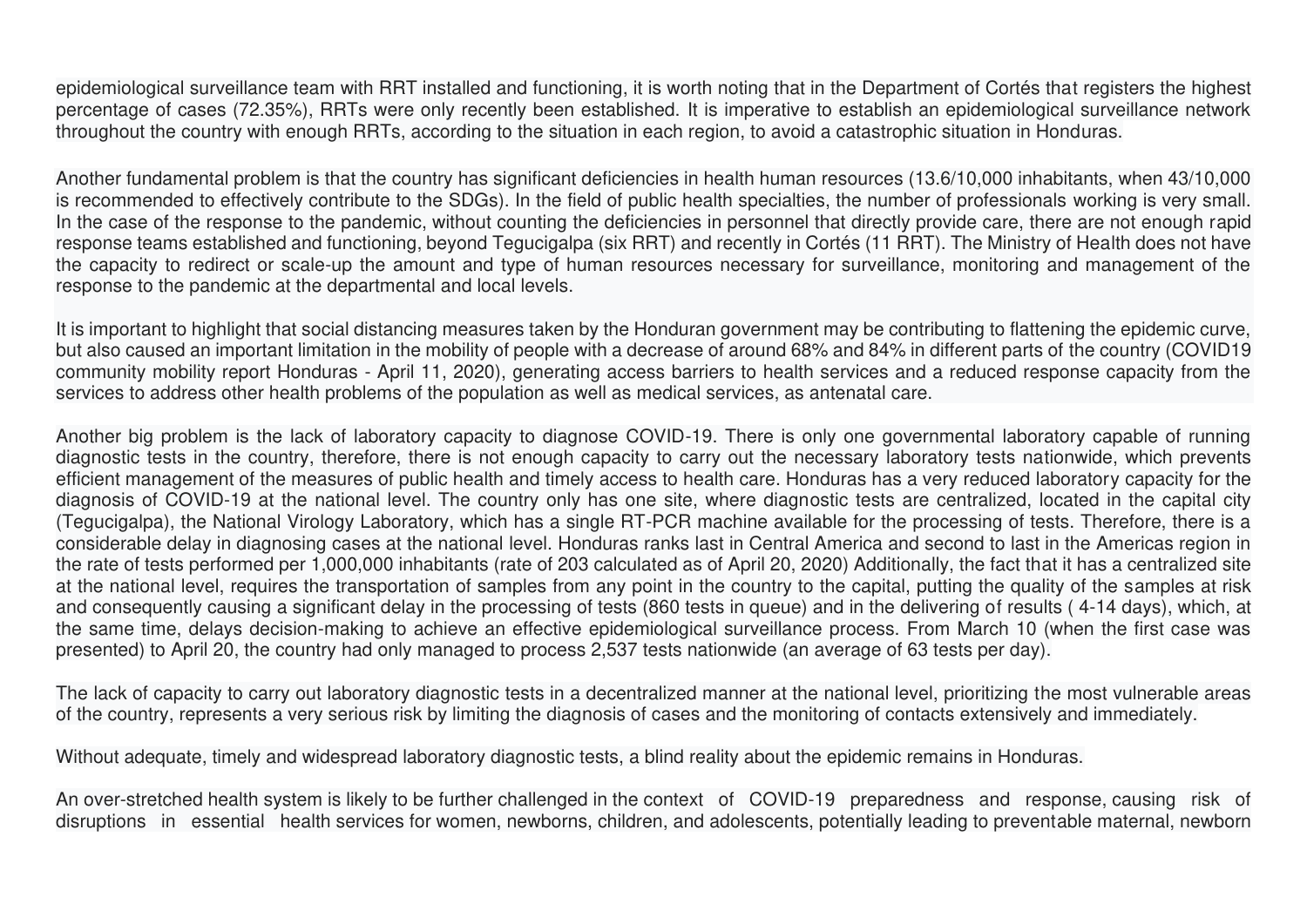and child mortality and morbidity. The country improved sexual and reproductive health indicators in the last two decades. Maternal mortality ratio decreased from 108 to 60 maternal deaths per 100,000 live births between 1997 to 2015 and 83% of the deliveries were attended by skilled health personnel. From 2006 to 2012, fertility rate fell from 3.3 to 2.9 children per woman. Contraceptive prevalence rate increased from 56 to 64 per cent. The COVID 19 pandemic could impact negatively on these achievements, affecting population groups that are particularly vulnerable, including poor women and girls, indigenous and African-descents population as well as pregnant women and it is imperative to meet their rights.

In prioritized municipalities which are the epicenter of the pandemic and where the proposal will be implemented- Villanueva, Choloma, San Pedro Sula- UNFPA estimates that 240,000 women in reproductive age who are using modern contraceptives methods could be affected by the availability of contraceptive supplies as well as for the disruption of the SRH services. Consequently, a potential increasing of women with an unmet need for modern contraceptives and additional unintended pregnancies could be registered. If there is a decline in service coverage of essential pregnancy related and newborn care, estimations suggests that 24, 000 pregnant women could be affected and a significant number of women experiencing major obstetric complications without care and maternal deaths; additionally, newborns could be experiencing major complications and without newborn deaths could be increased. For these reasons, it is critical that all women have access to safe birth, the continuum of antenatal and postnatal care, as well as sexual and reproductive health services, including screening tests according to national guidelines and standards, especially in epicenters of the pandemic, where the proposal will be implemented. It is clear that the indirect consequences of strained health care systems, disruptions in care and redirected resources exacerbate gender-based and other health disparities.

Preliminary findings of a rapid assessment conducted by UNFPA team and the Ministry of Health in selected health care units and hospitals were the proposal will be implemented showed significant reductions of the following services: antenatal care, family planning, normal delivery, and caesarean delivery, due several reasons, such as the containment measures, fear of becoming illness by COVID 19 at the health care services; and the health care providers remarked the fear of stigma which drive people to hide the illness to avoid discrimination and prevent people from seeking health care immediately. Surveillance and response tools do not include pregnancy status disaggregation and an important number of health care workers did not receive formal training on national guidelines and protocols of COVID-19 and the health care services are experiencing a lack of supplies for personal protection and hygiene. Over 80% of the health care force are women.

## IV. How does this collaborative programme solve the challenge? Please describe your theory of change.

*Describe programme approaches, methods, and theory of change, and explain why they are the appropriate response to the problem. State results and interim solution(s) you*  are proposing. Please highlight how the solution(s) is data driven; if it employs any innovative approaches; if it applies a <u>human rights-based approach<sup>1</sup></u> and how is it based on *the principle of "build back better". [1,500 word limit]* 

<sup>&</sup>lt;sup>1</sup> Please refer to **OHCHR COVID19 Guidance**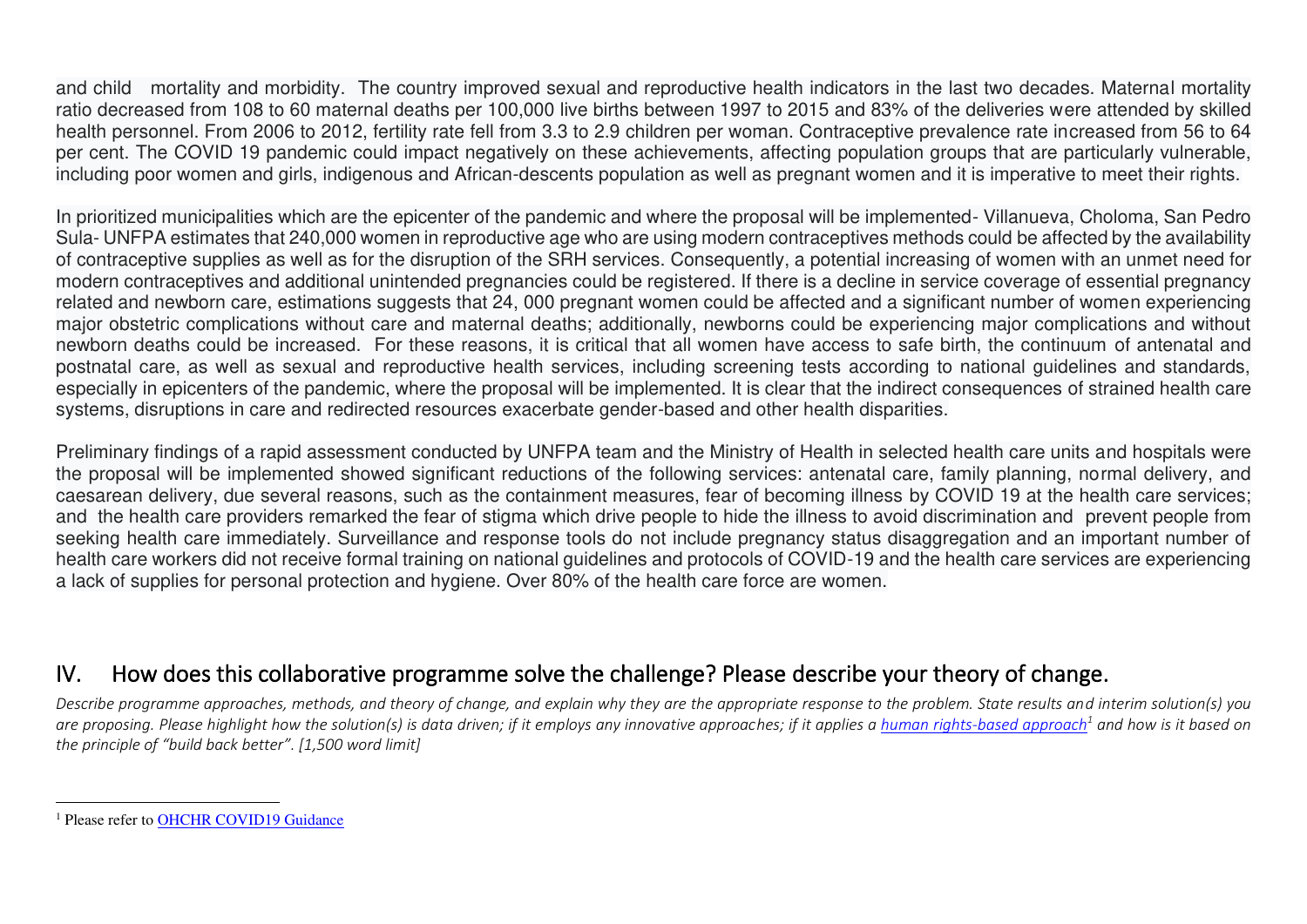Given the evident and known weakness of the health surveillance system in Honduras, its lack of cohesion and low capacity to adequately implement containment strategies that help reduce the spread of COVID-19 in the country, we see the emergency as an opportunity to strengthen this system through specific interventions, focused and based on the recommendations of PAHO / WHO concerning what should be a good management of epidemiological surveillance in the approach to COVID-19 epidemic, especially in areas that have been prioritized according to the official data available of the epidemic. Another intervention would be to support the transition of the current system to a robust, integrated and intelligent one that allows to provide a response to the information needs and requirements that usually arise in the sanitary system and, even more so, in the context of this pandemic and any other Disease of International Health Interest that appears in the future. The approach includes the strengthening of the system at a national, department, and local level with the creation of epidemiological surveillance teams at department level and rapid response teams (RRT) at a local one. The system will be linked to an intelligent, unified, interoperable and easy-to-use information system that will allow access to information from local and regional levels in real time by using epidemiological platforms with a recognized track record (eg PAHO-FLU, Go.data , etc.) that allow the identification and georeferencing of suspected and / or confirmed cases and their contacts, their effective follow-up, isolation and timely care according to the severity of the disease. It will also allow the establishment of local and department situation rooms that feed the national situation room, so that information is generated in real time for optimum decision-making. RRTs are a field approach strategy for the immediate investigation of suspicious cases, diagnosis tests, referral of positive cases to isolation, traceability of contacts and quarantine of these with epidemiological and medical surveillance. A radical change is expected in the number of tests performed daily, the timely monitoring of cases and contacts, the isolation of positive cases and quarantine of contacts to stop the epidemic's spread. Likewise, there will be access to real time geo-referenced information.

 Another important, sustainable, and immediate change will be the strengthening of laboratory capacity in a strategic and prioritized way (logistical, geographic and demographic), with the increase in the number of laboratories, which will expand access and coverage of diagnosis laboratory tests of COVID-19 and allow us to identify the country's pandemic situation, the virus' spread pattern and the effectiveness of the public health measures implemented to date with better certainty. Test management will be done in a safer way by not having to transport them through long distances, which will also allow us to deliver results in a more expeditious way, reducing the current lag.

It should be noted that the investment associated with the expansion and decentralization of RT-PCR diagnosis in the country will improve coverage and timely access to laboratory diagnosis, will ensure an improved preparation to address Public Health Diseases of International Interest by the country, create better containment measures and the effective implementation of the approaches set forth in the International Health Regulations, directly and permanently benefiting the population of the entire country.

It should be noted that the investment associated with the expansion and decentralization of RT-PCR diagnosis in the country will improve timely access to laboratory diagnosis, will ensure better preparation of the country to timely address Public Health Diseases of International Interest, to generate more effective containment measures and better implement the approaches set forth in the International Health Regulations, directly and permanently benefiting the population of the entire country.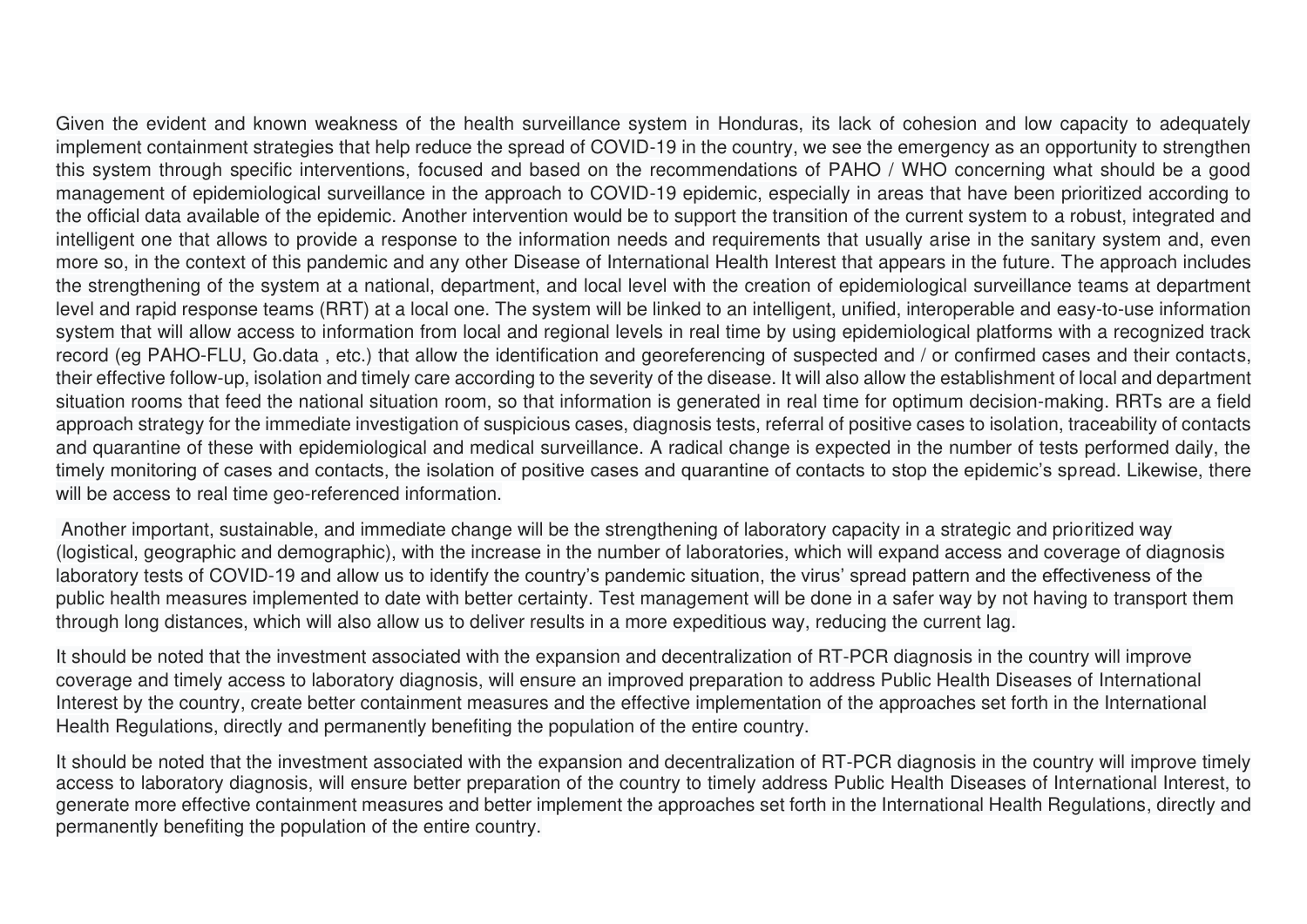Aiming to avoid higher rates of maternal and perinatal mortality and morbidity, unwanted pregnancies and adolescent pregnancies in the context of the COVID pandemic19; and aligned with SDG3 (ensure healthy lives and promote wellness for all at all ages). ); and SDG 5 (achieve gender equality and empower all women and girls).

The intervention seeks to ensure that women and girls, especially pregnant, delivering and lactating women, and including those under quarantine, have timely access to safe and quality health care, including sexual and reproductive health care. This requires the continuity of maternal and newborn and sexual and reproductive health services (MNSRHS), during the COVID-19 pandemic., including the protection of health workers. In line with the objective of supporting Governments to tackle the emergency through a multi-sectorial approach-, it will possible to save lives, reduce ill-health, and promote health and well-being. In fact, if the pregnant women and their newborns received the standard of care recommended by PAHO/WHO and if all women at reproductive age freely and responsibly decide the number and spacing of their children and have access to counselling and modern contraceptives methods during the pandemic, the benefits will be substantial and far-reaching. Maternal and newborn deaths, unintended pregnancies, and the burden of disabilities related to childbirth and pregnancy will be substantially avoided under the circumstances imposed by COVID-19.

To strengthen the capacity of the health system to maintain the continuity of maternal and newborn health care and sexual and reproductive health services (MNSRHS), especially to those left furthest behind, the proposal focus on four conditions that need to be implemented in close coordination with the Ministry of Health and other key partners, including governmental organizations, local governments, academia, professional associations, media, youth and women networks and community based volunteers:

- 1. Strengthen governance and coordination to maintain the continuity of MNSHRS through the establishment of a technical working group / expert group in the MOH for coordination of the prioritized areas in the wake of the pandemic and develop a plan for continuing and redesigning essential services of reproductive, maternal and perinatal health;
- 2. Facilitate the continuum of care for women affected by the COVID-19 pandemic; providing technical assistance to promote and support continuous care of pregnant women, mothers and newborns, including women directly affected by the COVID-19 pandemic; and improving the skills of health care providers to monitoring the situation of obstetric capacity, the use and hygiene of services, and the protection of personnel.
- 3. Limit the transmission of COVID-19 within health facilities, by training health workers in technical guidelines to reinforce appropriate infection prevention and control measures within facilities, and supporting the management of flows of care, including the dissemination of information and counseling, and infection prevention and control measures.
- 4. Promote community-level interventions to inform the population and pregnant women about the COVID-19, by developing and implementing a communication risk strategy about the risks, symptoms and transmission of COVID-19 and the mechanisms to avoid discrimination, and promote and support public campaigns with self-care recommendations.

To achieve the sustainability of these transformative changes, the project will facilitate or ensure the promotion of national commitment to maintain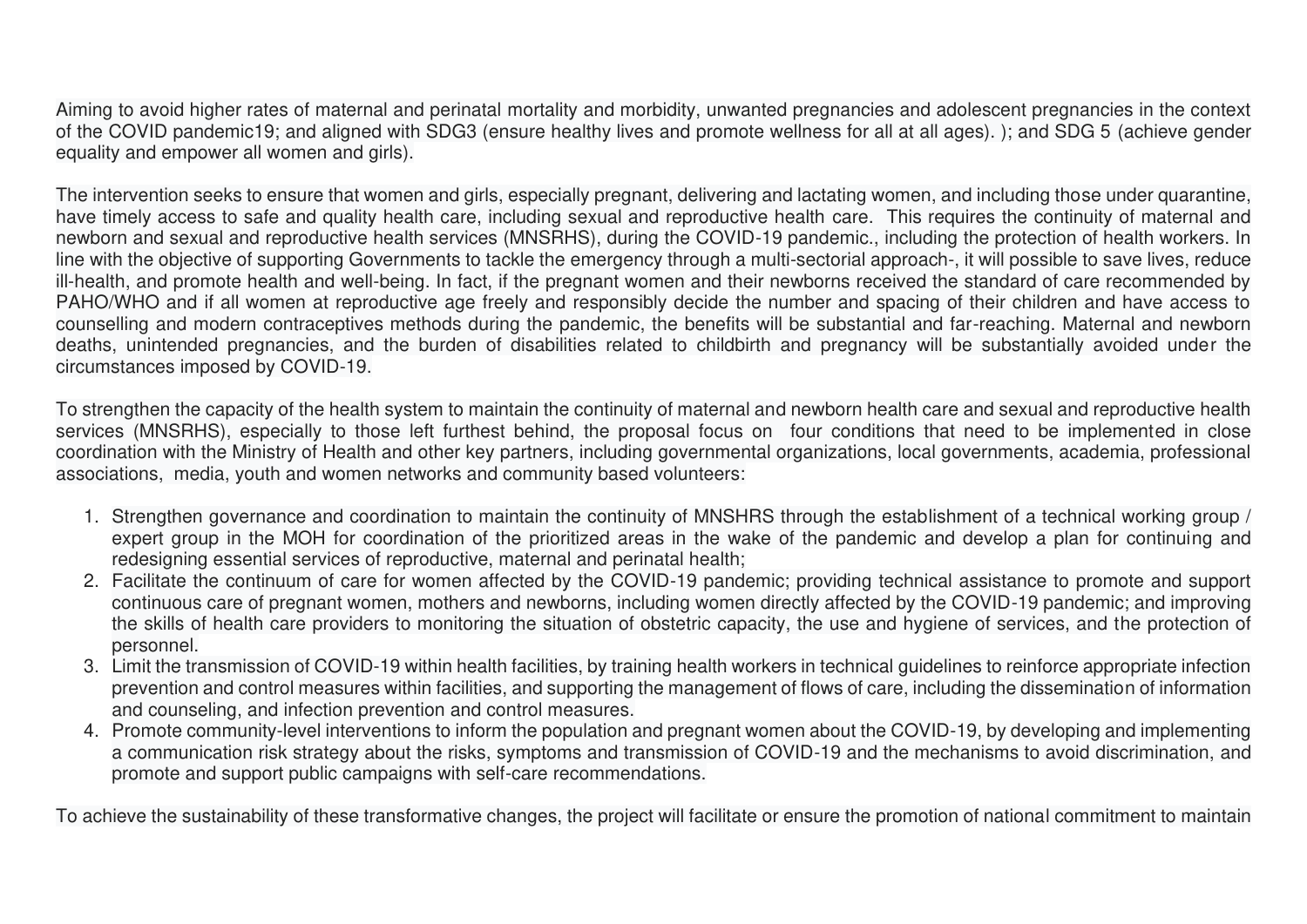initiatives during and after the pandemic; partnerships increase through multi-sectoral collaboration; Intervention protocols and available service delivery protocols, expanded innovative approaches and good practices for humanitarian interventions. As well as education / training processes that ensure procedural capabilities in each of the expected results.

This initiative is considered to be sustainable beyond the times of COVID-19, substantially improving the National Health System, to improve access and health coverage, honoring our motto of leaving no one behind.

#### V. Documentation

*Attach/provide hyperlinks to documents/analysis prepared at the UNCT level with government counterparts to assess the potential cumulative impacts of COVID-19. Please indicate if the UNCT has completed and posted the National Plan for Combating COVID-19 on the WHO partner portal. [1,500 word limit]* 

In the framework of the emergency decree issued by the Government on February 10 (Executive Decree Number PCM-005-2020), the Plan for Containment and Response to Coronavirus Cases (COVID-19) was launched in Honduras (in annex).

The objective of the plan is to define strategic actions to limit person-to-person transmission, attention to suspected cases, and prevention of transmission, amplification and propagation events from the identification of a case using the following guidelines:

• Establish national strategies for prevention, containment, control and response with the participation of different actors at the institutional level and in the health sector.

• Define the response mechanisms to use the information that facilitates national and international epidemiological surveillance on the current evolution of coronavirus infection.

• Organize the response for the detection, isolation and treatment of cases, the handling of contacts, taking and sending samples. Considering the planned scenarios based on the behavior of the disease at a global and regional level.

It is considered important to state and prioritize actions to be carried out in important sectors, related to aspects of interest to contribute to the actions of promotion, prevention and control of the disease. Key actions in sectors of government interest are the following:

1. Migration, Customs and Authorities at the entry points

- 2. Tourism Sector
- 3. Private Company
- 4. Education
- 5. Non-public establishments that provide Health Care Services
- 6. Academy and Professional Associations
- 7. Media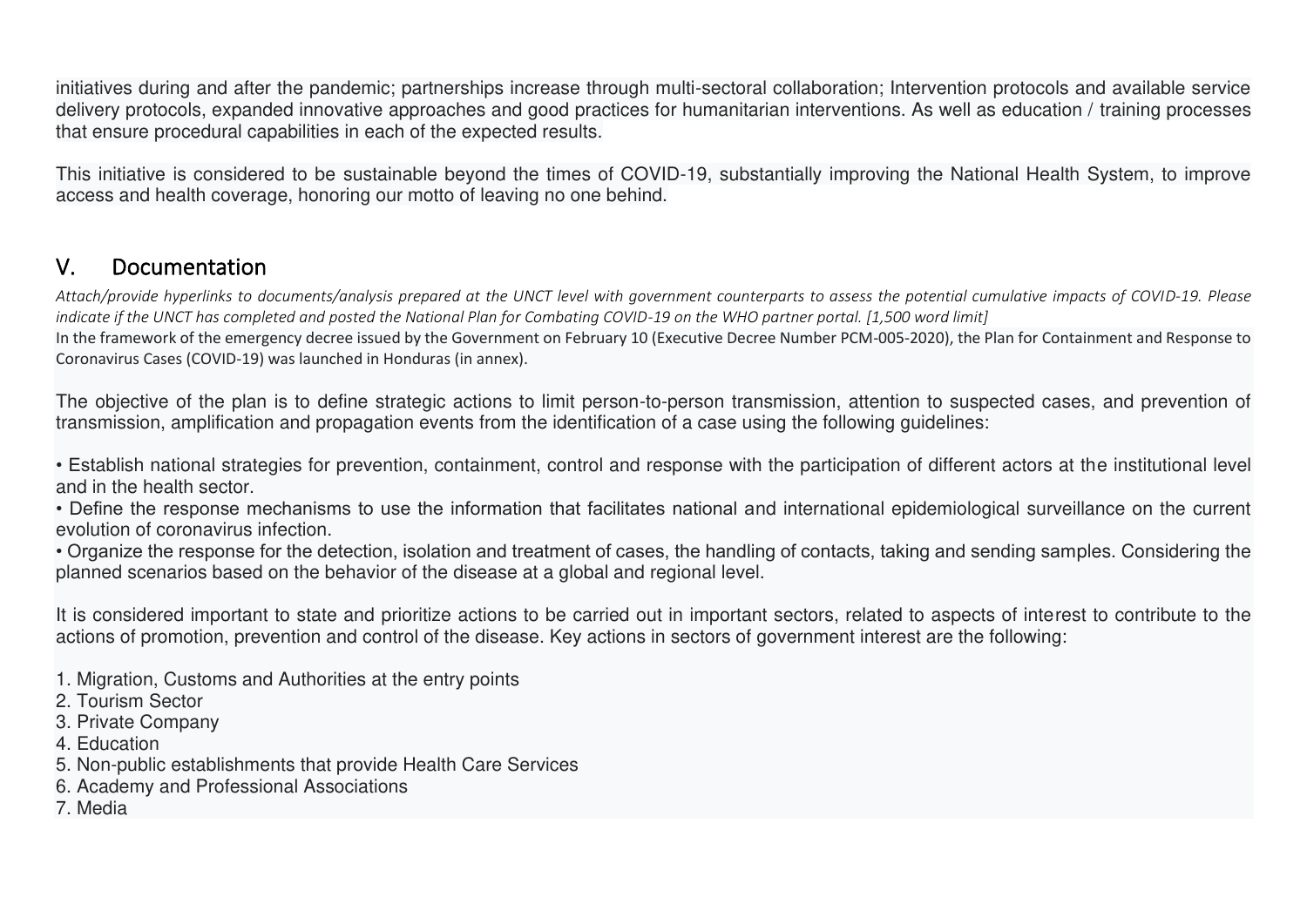The response plan has already been uploaded on the WHO partner portal https://covid-19-response.org/

National strategy for humanitarian assistance

In addition to the health response plan, the Government launched the National Strategy for humanitarian assistance in the context of the coronavirus health emergency - COVID- 19 promoted by the National Risk Management System with the support of the Humanitarian Country Team (attached)

In this strategy, the Government has established strategic coordination and alliance relationships in alignment with Decree PCM-021-2020 in force until March 29, 2020, and under the priority of saving lives at the national level and addresses two work approaches based on of current emergencies:

1. Attention in the framework of the health emergency.

2. Attention in the framework of the food emergency

The health emergency has specialized attention from the point of view of the country's health system, within the framework of the official protocols of WHO and PAHO.

The food emergency integrates various actors in the country, from the suppliers of inputs and products for the national market to the provision of food to the most vulnerable groups, in particular:

a) Households in conditions of extreme poverty or with less access to basic services.

b) Population located in remote or isolated areas

c) Homes with vulnerable people: elderly, children under 5 years, people with disabilities, HIV, chronic diseases, among others.

The food assistance strategy considers two working models:

1. Centralized execution model in vulnerable neighborhoods

The municipalities that were first declared quarantined by Covid19, such as the Central District, Choluteca, La Ceiba, San Pedro Sula, Villanueva and Choloma, will continue to be served by personnel from the Armed Forces, who will make a door-to-door visit of the different neighborhoods with the support of different national and local entities that act as social monitors of the process, in order to bring food to homes in neighborhoods, and communities prioritized by their vulnerable condition.

2. Decentralized model to 292 municipalities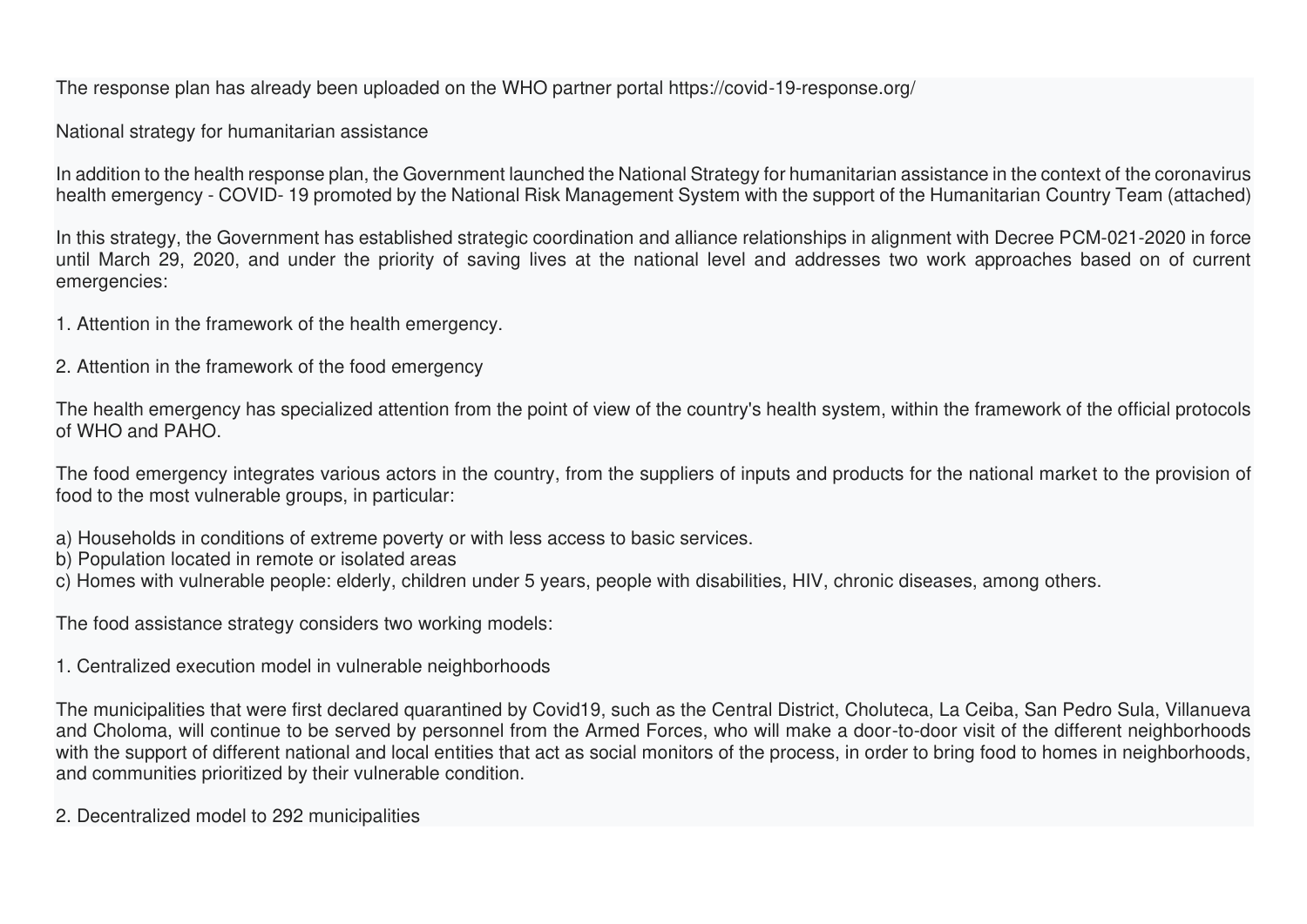292 municipalities will receive monetary transfers exclusively to be used in the purchase of food and personal hygiene kits for families in extreme poverty, with the commitment that the municipal mayors activate the Municipal Emergency Committees (CODEM), to coordinate actions with society civil and can act as social watchdogs of the process, likewise, to boost the economy, they must prioritize purchases from local producers.

Humanitarian Country Team's Humanitarian Response Plan

The Humanitarian Country Team under the leadership of the Resident Coordinator also has a Humanitarian Response plan that includes the plans of the sectors that have been activated in the framework of the emergency. The document identifies priority actions to immediately support the government to prepare for and respond to COVID-19. The response plan has been developed for a period of 3 to 6 months aligned with the COVID-19 Strategic Response and Preparation Plan (SPRP) presented by WHO and DCO on February 6, 2020.

The Humanitarian Country Team is made up of the main national and international humanitarian organizations in the country (40 organizations), including UN agencies, international and national non-governmental organizations (NGOs), and the International Red Cross and Red Crescent; who commit to participate in coordination agreements and are under the joint direction of the Resident Coordinator or Humanitarian Coordinator of the United Nations System and the Minister of the Permanent Commission of Contingencies - COPECO.

To boost the humanitarian response, the actions are carried out using the sectoral work approach (clusters) following the guidelines of the Inter-Agency Standing Committee (IASC) and have clear responsibilities for coordination. The Resident Coordinator and the Humanitarian Country Team (HCT) manage the humanitarian response through the Sectors.

| <b>Sector</b>                                                                         | <b>UN</b><br><b>Agency/Organization</b><br><b>Leader</b> | <b>National counterpart</b>                                                                   |
|---------------------------------------------------------------------------------------|----------------------------------------------------------|-----------------------------------------------------------------------------------------------|
| <b>Health</b><br><b>Sexual</b><br>and<br>$\blacksquare$<br><b>Reproductive Health</b> | PAHO-WHO<br><b>UNFPA</b>                                 | Secretary of Health                                                                           |
| <b>Food Security</b>                                                                  | <b>WFP-FAO</b>                                           | Technical Unit for Food<br>and Nutritional Security-<br>UTSAN /Secretary<br>of<br>Agriculture |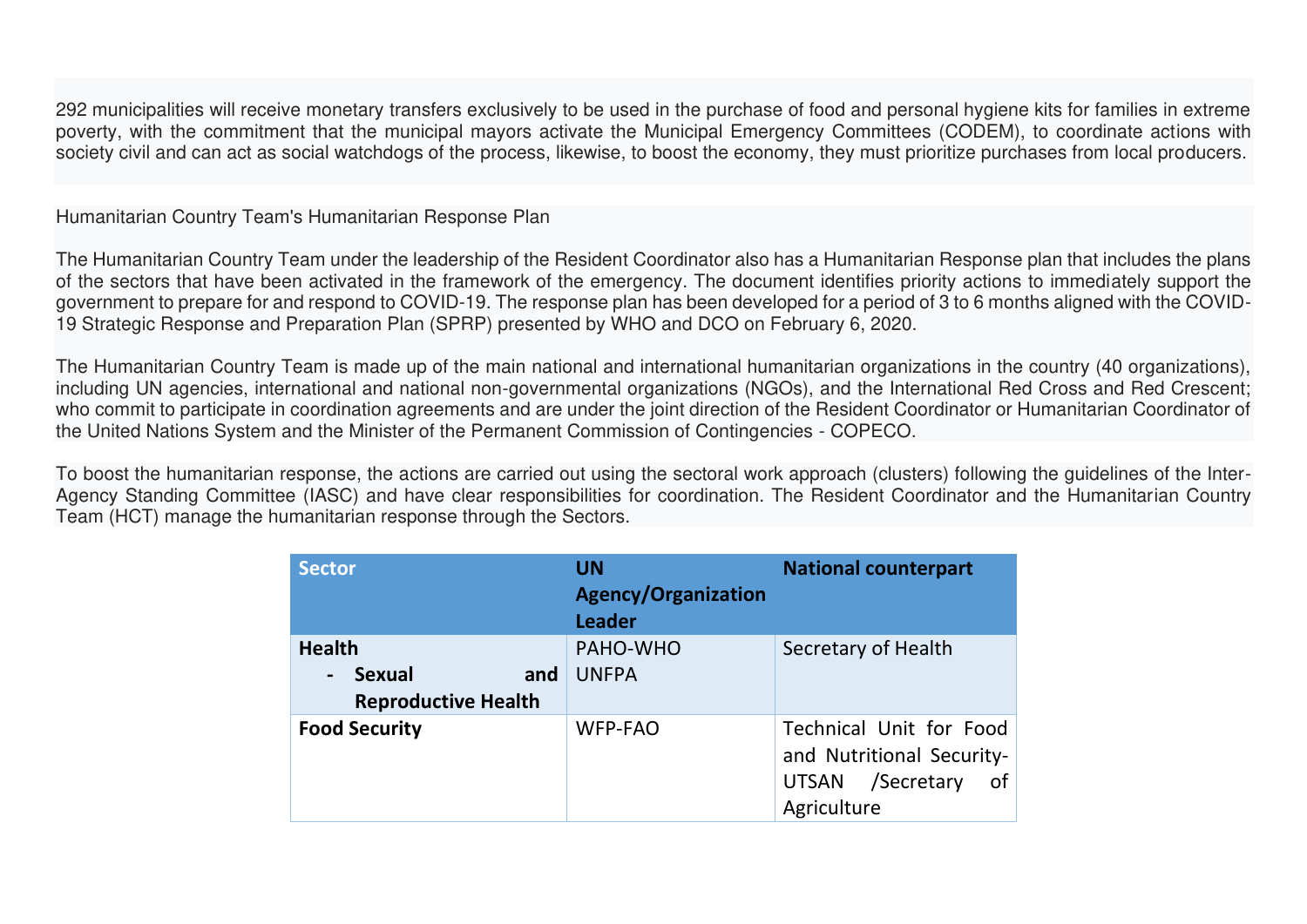| Logistic                                                                                  | <b>WFP</b>                                                                                     | of<br><b>Risk</b><br>Secretary<br>Management<br>and<br>National Contingencies -<br><b>COPECO</b> |
|-------------------------------------------------------------------------------------------|------------------------------------------------------------------------------------------------|--------------------------------------------------------------------------------------------------|
| <b>Transfer</b><br><b>Working</b><br>Cash<br>Group                                        | Red Cross and Save<br>The Children with the<br>support of WFP                                  |                                                                                                  |
| Sanitation<br>and<br>Water,<br><b>Hygiene</b>                                             | <b>UNICEF</b>                                                                                  | <b>National</b><br>Autonomous<br>Service of Aqueducts and<br>Sewers, SANAA                       |
| <b>Protection</b><br>Gender<br><b>Based</b><br><b>Violence</b><br><b>Child Protection</b> | <b>ACNUR</b><br><b>UNFPA</b><br><b>UNICEF</b>                                                  | of<br>Secretary<br>Human<br><b>Rights</b>                                                        |
| <b>Early Recovery</b>                                                                     | <b>UNDP</b>                                                                                    | <sub>of</sub><br>General<br>Secretary<br>Government<br><b>Coordination - SCGG</b>                |
| <b>Education</b>                                                                          | Round<br><b>Table</b><br>of<br><b>External Cooperators</b><br>Education<br>in<br><b>MERECE</b> | Secretary of Education                                                                           |

## Important links

• [Official Government Portal for the emergency by COVID-19: It publishes the statistics of confirmed cases, releases and official](https://covid19honduras.org/)  [news broadcast >>](https://covid19honduras.org/)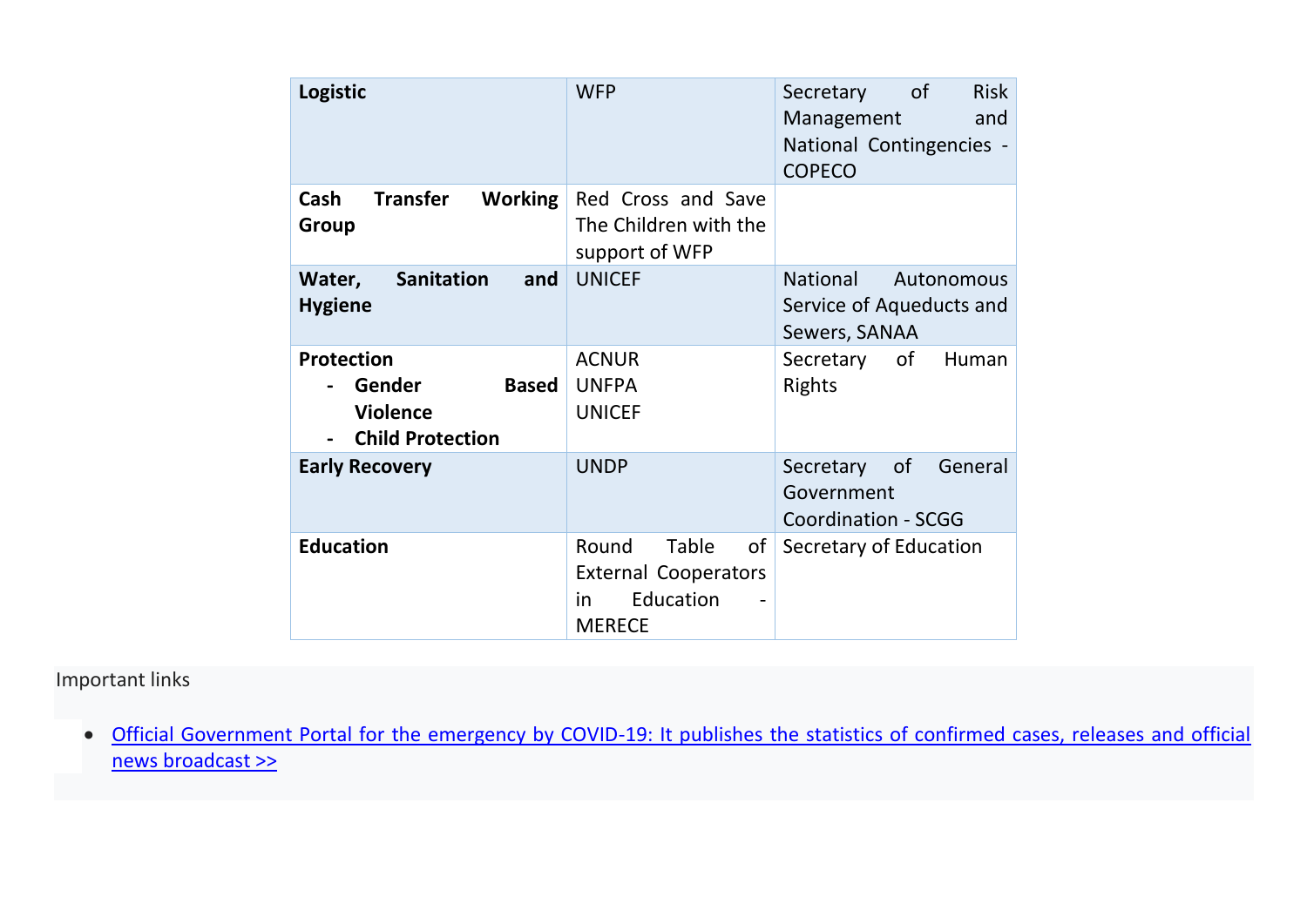- [Honduras Solidaria Portal: Created with the objective of supplying food rations from the basic basket for at least 800,000 Honduran](http://ceniss.gob.hn/HNsolidaria/index.html)  [families affected by the world crisis caused by the threat of the spread of COVID-19 >>](http://ceniss.gob.hn/HNsolidaria/index.html)
- [Portal of the Secretary of Health in Honduras: Includes statistical data on the Health system in general and on the health emergency](http://www.salud.gob.hn/site/)  [caused by COVID-19 in particular >>](http://www.salud.gob.hn/site/)
- [PAHO-WHO Portal in Honduras: Includes guidelines, guides and recommendations on how to respond to the health emergency by](https://www.paho.org/hon/index.php?option=com_content&view=article&id=1877:covid-19-informacion-actualizada-sobre-la-nueva-enfermedad-por-coronavirus&Itemid=229)  [COVID-19 >>](https://www.paho.org/hon/index.php?option=com_content&view=article&id=1877:covid-19-informacion-actualizada-sobre-la-nueva-enfermedad-por-coronavirus&Itemid=229)
- [Official coronavirus and dengue publication >>](file:///C:/Users/norma.garcia/AppData/Local/Temp/7zO4A6AEB35/LinkedDocuments/DENGUE_CORONAVIRUS_10_DE_FEBRERO_2020_35_171.pdf)
- [National Strategy for Humanitarian Assistance for the Coronavirus Sanitary Emergency](file:///C:/Users/norma.garcia/AppData/Local/Temp/7zO4A6AEB35/LinkedDocuments/ESTRATEGIA_NACIONAL_DE_RESPUESTA_A_EMERGENCIA_HUMANITARIA_POR_COVID_19_Final.pdf)  COVID-19 >>
- [Honduras' Containment and Response to Coronavirus](file:///C:/Users/norma.garcia/AppData/Local/Temp/7zO4A6AEB35/LinkedDocuments/Honduras_Plan_para_la_Contencion_y_Respuesta_ante_el_Coronavirus.pdf) Plan >>

## VI. Target population

*Describe and estimate the direct users of the solution and potential impact on beneficiaries. Be explicit on who has established the need (plans, national authorities, civil society, UN own analysis, or citizens). [1,500 word limit]* 

Target population includes contact persons of COVID-19 positive patients, that will be found by the RRT through epidemiological field investigation in the prioritized departments. Special attention will be given to persons identified as highly vulnerable for COVID-19 (persons with diabetes, hypertension, HIV, TB, overcrowding, among others). Other target groups include health care providers (97% of nurses and nurses' assistants are women); and pregnant women.

Based on the plan for the containment and response to Coronavirus cases (COVID-19) in Honduras, which sets forth the implementation strategy for the health sector to strengthen epidemiological surveillance in order to deal with the pandemic and based available data at the time, the Health Ministry and PAHO / WHO have prioritized 11 departments (out of 18 in the country) taking into account laboratory confirmed cases, number of deaths from COVID-19 and gaps in the preparation of systems to prevent and reduce infections. In order to increase the diagnosis capacity of the network, the location of the three molecular biology laboratories have been chosen according to the geographical coverage in order to serve the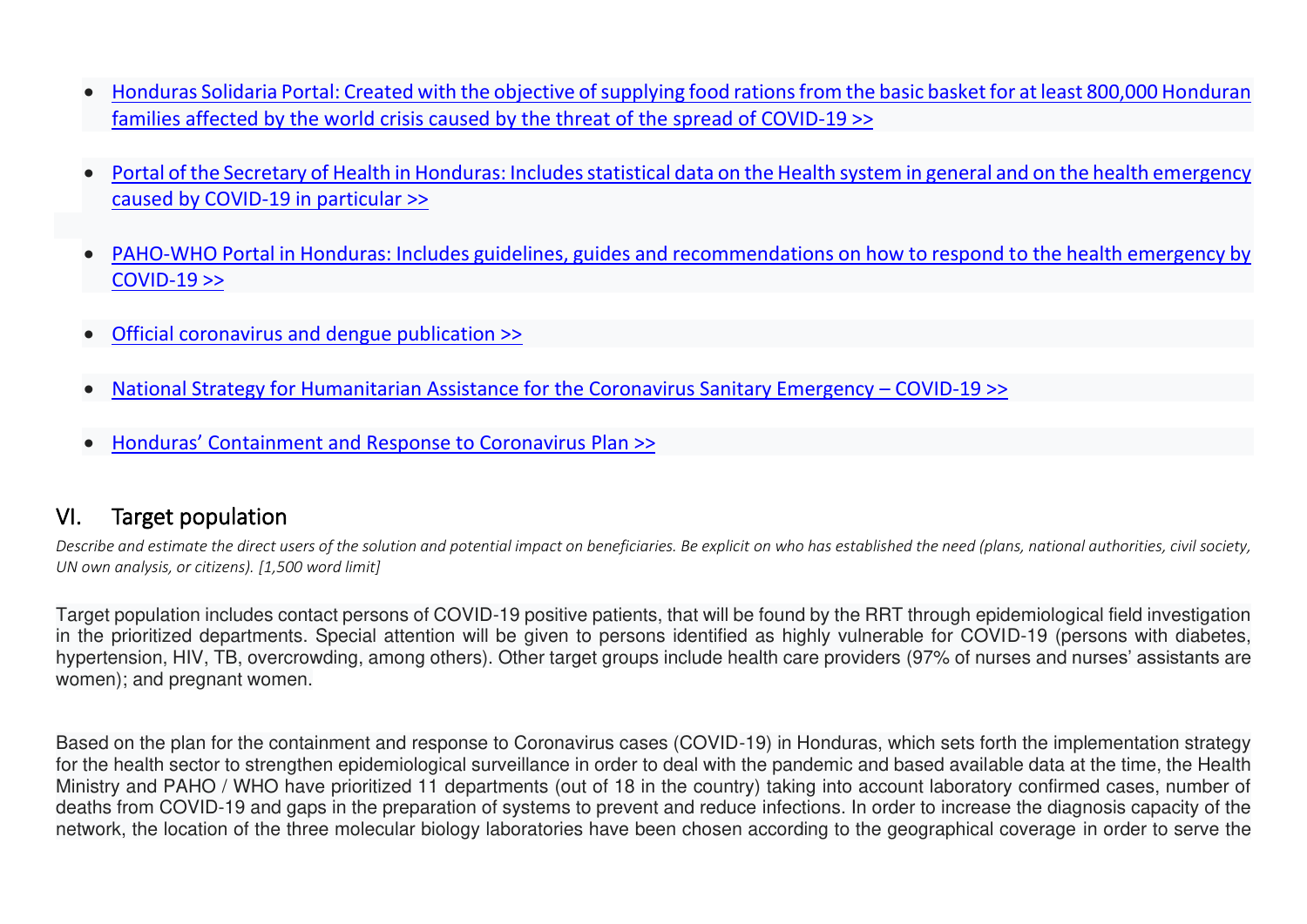largest area of the national territory. Therefore, the proposal is to enable laboratories in Atlántida, Copán and the metropolitan region of the Central District. Each laboratory will carry out tests from its own department, as well as from neighboring ones.

The strengthening of the capacity of the health system to ensure the continuity of maternal and newborn and sexual and reproductive health services (MNSRHS) during the COVID-19 pandemic, including the protection of health workers will be focused on three municipalities of the Department of Cortes that have the most number of reported COVID-19 cases. According to data from the National Institute of Statistics, the population of women of reproductive age, users of modern family planning methods, in these municipalities who would be potential beneficiaries of the continuity of the MNSHR is around 240,000 and the number of pregnant women who are maternal health services users is around 24,000. Besides, over 900 health care providers and prioritized health care units and hospitals will be also direct beneficiary of the project, through the provision of medical supplies and equipment, personal protective equipment and the strengthening of their capacities for the provision of services.

Interventions in these prioritized Departments will benefit the general population, which is 7,237,171 inhabitants, broken down as follows:

| No. | Departments       | Women     | Men       | <b>Total</b> |
|-----|-------------------|-----------|-----------|--------------|
| 1   | Atlántida         | 234,646   | 251,528   | 486,174      |
| 2   | Colón             | 169,058   | 176,304   | 345,362      |
| 3   | Copán             | 203,585   | 209,342   | 412,927      |
| 4   | Cortés            | 855,093   | 930,283   | 1,785,376    |
| 5   | Intibucá          | 128,979   | 136,027   | 265,006      |
| 6   | La Paz            | 109,257   | 115,297   | 224,554      |
| 7   | Lempira           | 182,012   | 181,855   | 363,867      |
| 8   | Olancho           | 286,275   | 292,644   | 578,919      |
| 9   | Santa Bárbara     | 237,640   | 231,939   | 469,579      |
| 10  | Yoro              | 307,845   | 322,576   | 630,421      |
| 11  | Francisco Morazán | 797,442   | 877,544   | 1,674,986    |
|     | <b>Totals</b>     | 3,511,832 | 3,725,339 | 7,237,171    |

## VII. Who will deliver this solution?

*List what Recipient UN Organizations (RUNOs) and partners will implement this project and describe their capacities to do so. Include expertise, staff deployed, as well as oversight*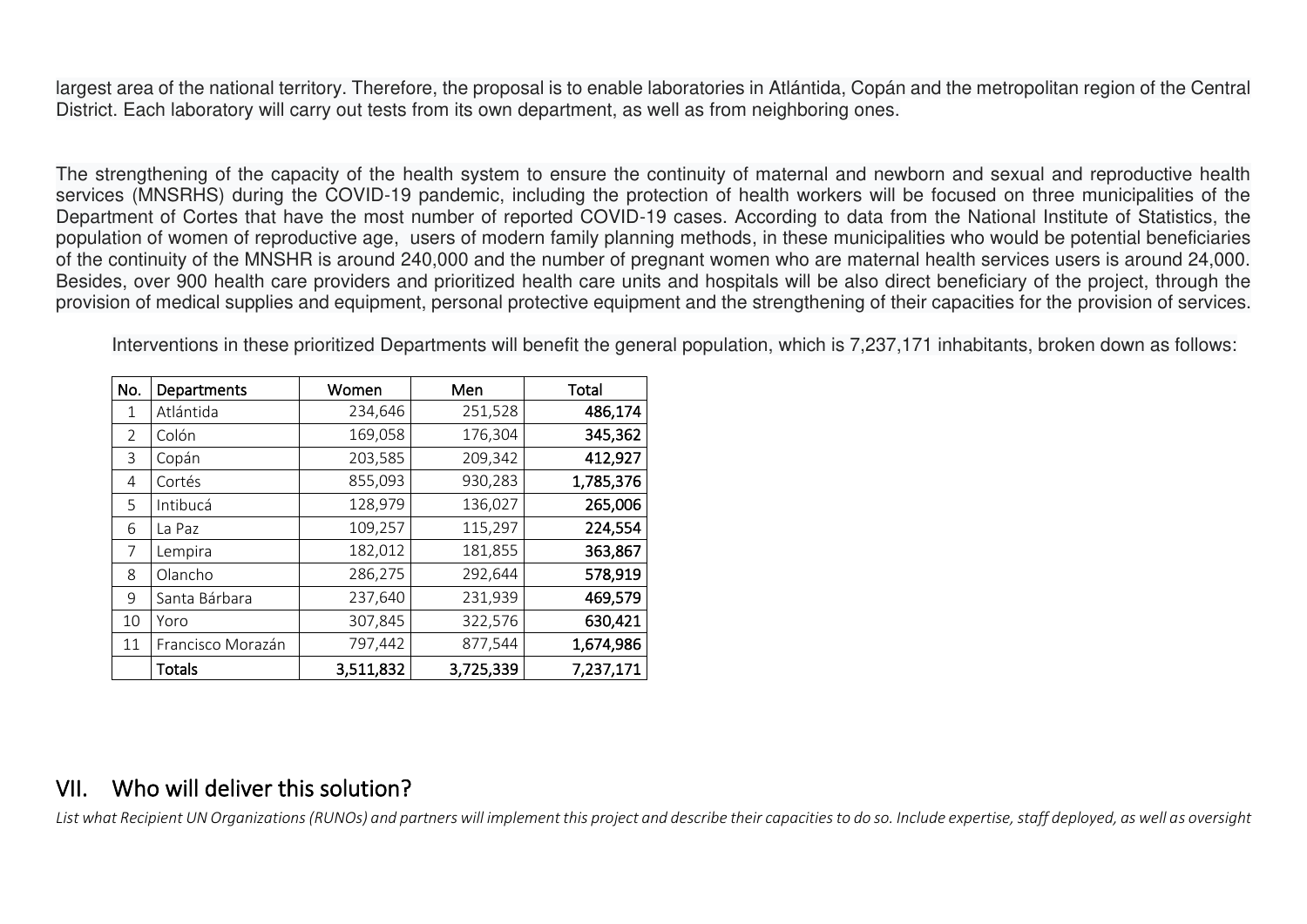*mechanisms that determine the monitoring and evaluation (M&E) arrangements and responsibilities. Use hyperlinks to relevant sites and the current portfolios of RUNOs so the text is short and to the point. [1,500 word limit]* 

**The Pan American Health Organization** [\(PAHO\)](https://www.paho.org/hon/index.php?option=com_content&view=article&id=24:acerca-ops-honduras&Itemid=122)<sup>2</sup> is the specialized international health agency for the Americas. It works with countries throughout the region to improve and protect people's health. PAHO wears two institutional hats: it is the specialized health agency of the Inter-American System and also serves as Regional Office for the Americas of the World Health Organization (WHO), the specialized health agency of the United Nations.

PAHO engages in technical cooperation with its member countries to fight communicable and noncommunicable diseases and their causes, to strengthen health systems, and to respond to emergencies and disasters. PAHO is committed to ensuring that all people have access to the health care they need, when they need it, with quality and without fear of falling into poverty. Through its work, PAHO promotes and supports the right of everyone to good health.

The objective of the work of the Pan American Health Organization (PAHO) in Health Emergencies is to increase the health sector resilience to emergencies and disasters. Our priority is to deliver rapid, predictable, and comprehensive support to Member States in terms of prevention, risk reduction, preparedness, surveillance, response, and early recovery in case of any threat to human health, including outbreaks or disasters caused by natural phenomena, biological, chemical or radiological agent, human activities, conflicts or any other hazard. When national capacities are overwhelmed, PAHO is ready to lead and coordinate the international health response to contain disasters, including outbreaks, and to provide effective relief and recovery to affected populations.

Reporting on the UN COVID-19 Response and Recovery Multi-Partner Trust Fund will be results-oriented, and evidence based.

PAHO´s national representative will monitor the implementation of the programme, with the involvement of PAHO´s headquarters and Honduras Resident Coordinator. The implementation team will submit data and information when requested. As a minimum, this programme will prepare, and submit to the UN COVID MPTF Secretariat, a final report.

The main counterpart for the implementation of the Programme will be the Ministry of Health, in its capacity as the state institution responsible of implementing the response of COVID-19 pandemic in Honduras.

**UNFPA** is United Nations sexual and reproductive agency. Our mission is to deliver a world where every pregnancy is wanted, every childbirth is safe and every young person's potential is fulfilled. UNFPA is formally named the United Nations Population Fund. The organization was created

<sup>&</sup>lt;sup>2</sup> https://www.paho.org/hon/index.php?option=com\_content&view=article&id=24:acerca-ops-honduras&Itemid=122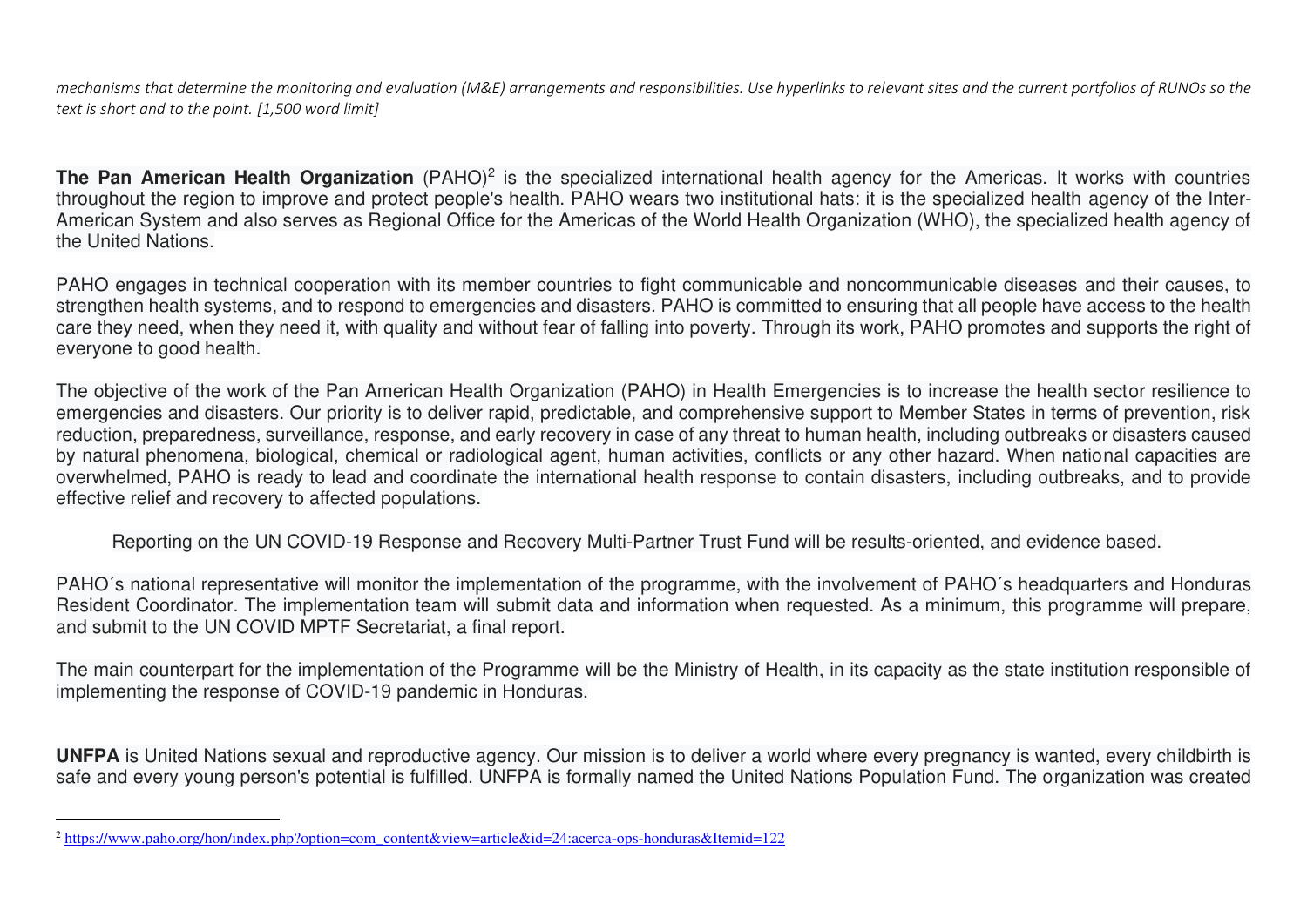in 1969, the same year the United Nations General Assembly declared "parents have the exclusive right to determine freely and responsibly the number and spacing of their children." UNFPA calls for the realization of reproductive rights for all and supports access to a wide range of sexual and reproductive health services – including voluntary family planning, maternal health care and comprehensive sexuality education. In 2018, UNFPA launched efforts to achieve three transformative results, ambitions that promise to change the world for every man, woman and young person: ending unmet need for family planning; ending preventable maternal death and ending gender-based violence and harmful practices. UNFPA works in more than 150 countries and territories that are home to the vast majority of the world's people.

The work of UNFPA is based on the premise that all human beings are entitled to equal rights and protections. We focus on women and young people because these are groups whose ability to exercise their right to sexual and reproductive health is often compromised. https://www.unfpa.org/about-us#. UNFPA is on the ground before, during and after crises, working closely with governments, local NGOs, UN agencies and other partners to ensure that sexual reproductive health and rights and responses to gender-based violence are integrated into emergency responses. UNFPA also deploys trained personnel and provides other crucial support to affected populations, working to ensure the needs of women and girls are served through preparedness, emergency and recovery phases.

The UNFPA Country Office in Honduras was established in 1986. UNFPA has demonstrated experience and capacity to implement timely and quality co-financing resources as well as Joint Programmes. UNFPA has the comparative advantage of neutral political positioning, long-term presence and successful and sustainable development interventions in Honduras, which has resulted in a substantial capital of trust. The outcome 3 of the proposed Joint Programme PAHO/WHO /UNFPA will be managed and monitored by UNFPA in close coordination with the Ministry of Foreign Affairs and International Cooperation and the Ministry of Health as per UNFPA policies and procedures, using results-based management and accountability frameworks. UNFPA will apply standard operating procedures of the United Nations and implement harmonized approach to cash transfers. The country office consists of a resident representative, an assistant representative, an operations manager, and programme and administrative staff. It will seek technical support, including south-to-south cooperation, from the regional office for Latin America and the Caribbean and headquarters.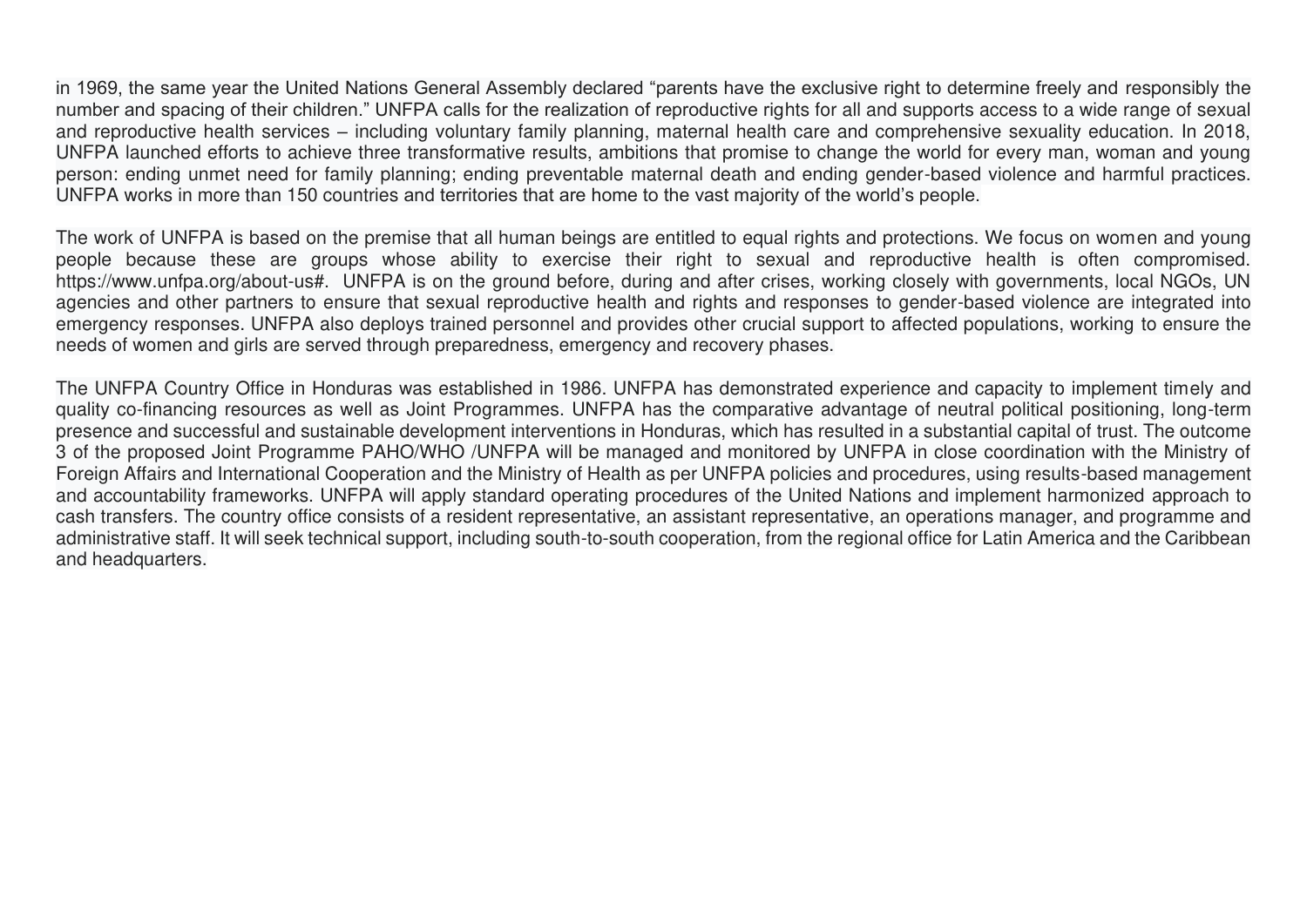# Cover Page

| Contacts                          | Resident Coordinator or Focal Point in his/her Office                                                                        |
|-----------------------------------|------------------------------------------------------------------------------------------------------------------------------|
|                                   | Name: Norma García                                                                                                           |
|                                   | Email: norma.garcia@one.un.org                                                                                               |
|                                   | Position: Partnerships and Development Finance Officer                                                                       |
|                                   | Other Email: normategus@gmail.com                                                                                            |
|                                   | Telephone: +504 3390-1710                                                                                                    |
|                                   | Skype: norma.garcia                                                                                                          |
| Description                       | The proposal contributes to 3 priorities of the national COVID-19 response plan: saving lives, protecting health workers and |
|                                   | slowing down the spread of COVID-19 by increasing epidemiological surveillance through operation of rapid response teams,    |
|                                   | increasing the network of laboratories to improve the diagnostic capacity and strengthening Ministry of Health capacities    |
|                                   | to ensure the continuity of maternal and newborn and sexual and reproductive health services. (400 characters limit)         |
|                                   |                                                                                                                              |
| <b>Universal Markers</b>          | Gender Marker: (bold the selected; pls select one only)                                                                      |
|                                   | a) Have gender equality and/or the empowerment of women and girls as the primary or principal objective.                     |
|                                   | b) Make a significant contribution to gender equality and/or the empowerment of women and girls;                             |
|                                   | c) Make a limited contribution or no contribution to gender equality and/or the empowerment of women and girls.              |
|                                   | Human Rights Based Approach to COVID19 Response (bold the selected): Yes/No                                                  |
|                                   | Considered OHCHR guidance in proposal development UN OHCHR COVID19 Guidance                                                  |
|                                   |                                                                                                                              |
| <b>Fund Specific Markers</b>      | Fund Windows (bold the selected; pls select one only)                                                                        |
|                                   | Window 1: Enable Governments and Communities to Tackle the Emergency                                                         |
|                                   | Window 2: Reduce Social Impact and Promote Economic Response                                                                 |
|                                   |                                                                                                                              |
| <b>Geographical Scope</b>         | Regions: 11 Departments with an emphasis on those with most COVID-19 cases (Cortés, Francisco Morazán, Atlántida and         |
|                                   | Yoro)                                                                                                                        |
|                                   | Country: Honduras                                                                                                            |
| <b>Recipient UN Organizations</b> | PAHO/WHO and UNFPA                                                                                                           |
|                                   |                                                                                                                              |
| <b>Implementing Partners</b>      | Ministry of Health, Ministry of Foreign Affairs                                                                              |
|                                   |                                                                                                                              |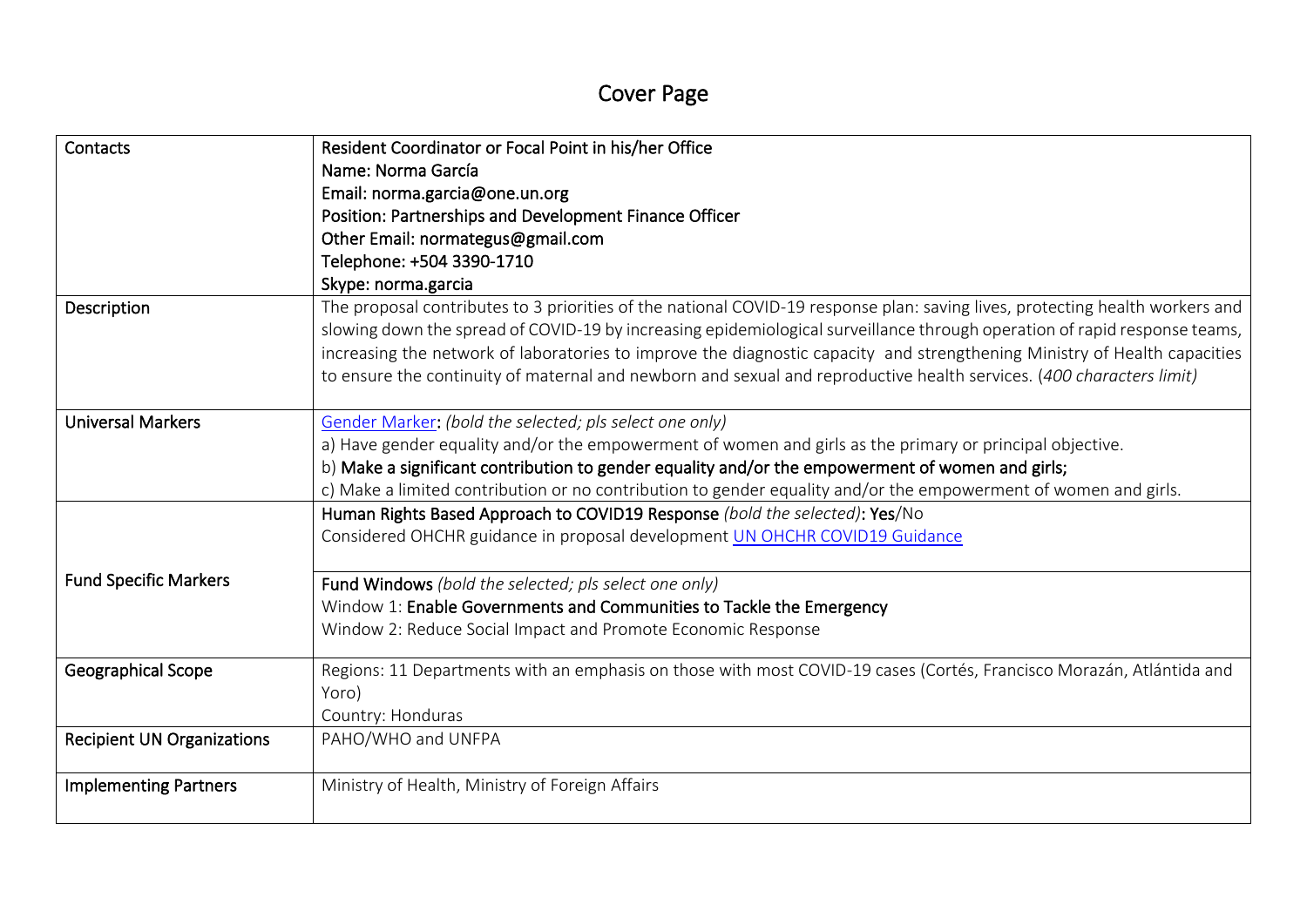| Programme and Project Cost | <b>Budget</b>                    | PAHO/WHO     | <b>UNFPA</b> | <b>Comments</b> |  |  |
|----------------------------|----------------------------------|--------------|--------------|-----------------|--|--|
|                            | <b>Budget Requested</b>          | \$699,994.00 | \$300,005.53 |                 |  |  |
|                            | In-kind Contributions            |              |              |                 |  |  |
|                            | Total                            | \$999,999.53 |              |                 |  |  |
|                            |                                  |              |              |                 |  |  |
| Comments                   |                                  |              |              |                 |  |  |
| <b>Programme Duration</b>  | Start Date: Mid May 2020         |              |              |                 |  |  |
|                            | Duration (In months): 7.5 months |              |              |                 |  |  |
|                            | End Date: December 31, 2020      |              |              |                 |  |  |

## Results Framework

| Window 1: Proposal<br>Outcome                        |                                                                                                                                                                              |                             | <b>Outcome Total Budget</b><br><b>USD</b>                                     |                                                                                                         |                                |
|------------------------------------------------------|------------------------------------------------------------------------------------------------------------------------------------------------------------------------------|-----------------------------|-------------------------------------------------------------------------------|---------------------------------------------------------------------------------------------------------|--------------------------------|
|                                                      | 1.1 Strengthened analysis and diagnostic capacity of health system to reduce the spread of the COVID-19<br>virus and its impact on the quality of health care for the people | <b>USD</b>                  |                                                                               |                                                                                                         |                                |
|                                                      |                                                                                                                                                                              | Responsible Org             |                                                                               |                                                                                                         |                                |
| <b>Outcome Indicator</b><br>[Max 2500<br>characters] | 1.1a<br>Number of positive cases compared with the<br>mathematical projections for the period<br>established in the priority regions                                         | Mathematical<br>projections | That the<br>propagation<br>behavior is<br>below the<br>mathematica<br>l model | Laboratory<br>records, bulletins<br>of situation<br>rooms,<br>registration of<br>containment<br>actions | Ministry of Health<br>PAHO/WHO |
| <b>Proposal Outputs</b>                              | 1.1.1 Epidemiological surveillance in prioritized health regions strengthened                                                                                                |                             |                                                                               |                                                                                                         |                                |
|                                                      | 1.2.1 Increased diagnostic capacity of the laboratory networks to generate evidence for action in the fight against COVID-19                                                 |                             |                                                                               |                                                                                                         |                                |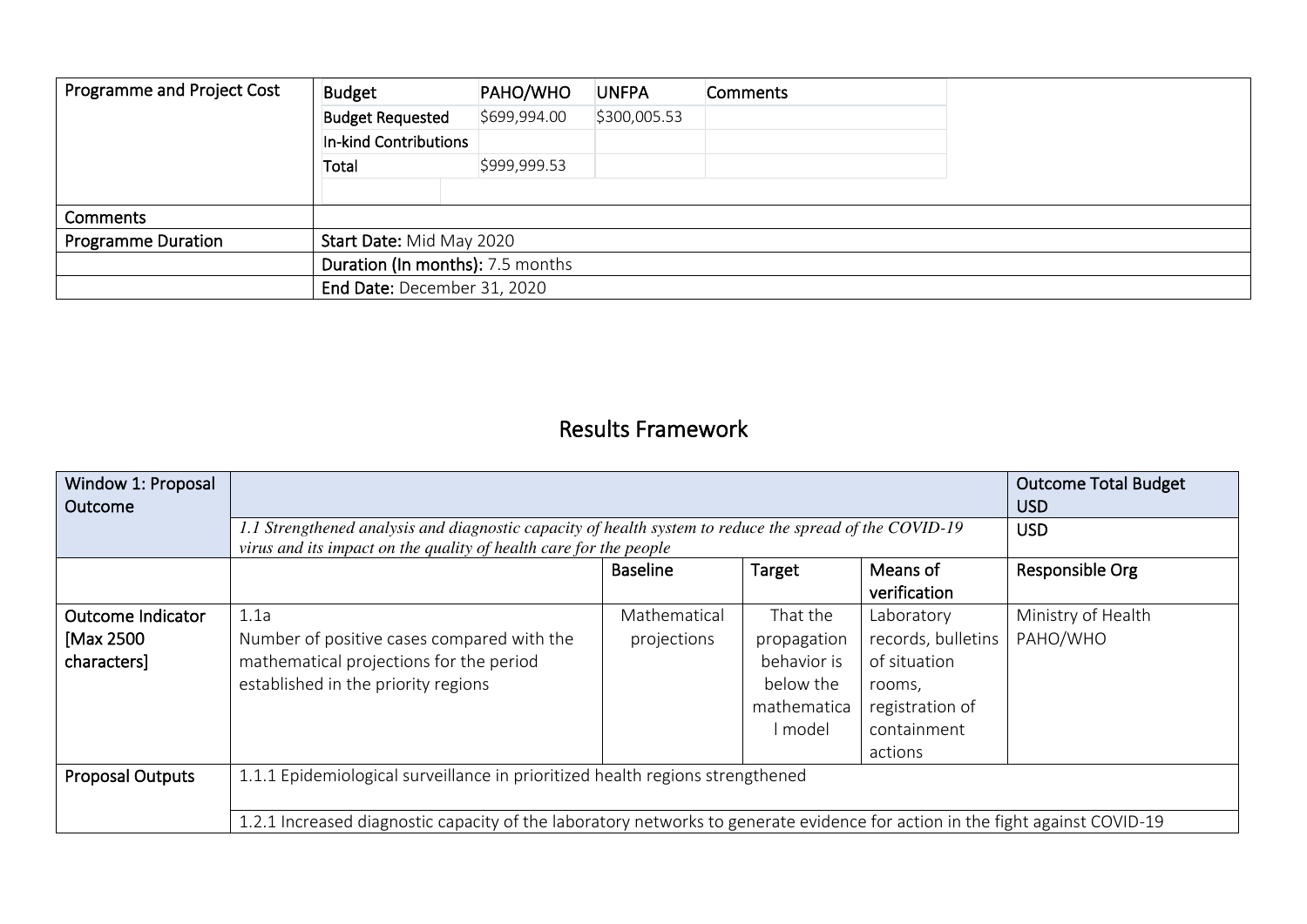| <b>Proposal Output</b>  | 1.1.1a                                                                                                                               | 10             | 29             | Letters of         | Ministry of Health |
|-------------------------|--------------------------------------------------------------------------------------------------------------------------------------|----------------|----------------|--------------------|--------------------|
| Indicators              | Number of rapid response teams operating                                                                                             |                |                | agreement with     | PAHO/WHO           |
|                         |                                                                                                                                      |                |                | each prioritized   |                    |
|                         |                                                                                                                                      |                |                | municipality.      |                    |
|                         |                                                                                                                                      |                |                | Weekly reports     |                    |
|                         |                                                                                                                                      |                |                | by municipality    |                    |
|                         | 1.1.1 <sub>b</sub>                                                                                                                   | $\overline{2}$ | 16             | Weekly bulletin    | Ministry of Health |
|                         | Number of situation rooms established and                                                                                            |                |                |                    | PAHO/WHO           |
|                         | functioning                                                                                                                          |                |                |                    |                    |
|                         | 1.2.1a                                                                                                                               | $\mathbf{1}$   | $\overline{4}$ | Equipment          | Ministry of Health |
|                         | Number of laboratories enabled for molecular                                                                                         |                |                | delivery records   | PAHO/WHO           |
|                         | diagnosis of COVID-19                                                                                                                |                |                |                    |                    |
|                         |                                                                                                                                      |                |                |                    |                    |
|                         | 1.2.1 <sub>b</sub>                                                                                                                   | 63             | 1000           | Daily test log by  | Ministry of Health |
|                         | Average daily tests performed nationwide                                                                                             |                |                | laboratory         | PAHO/WHO           |
|                         | 1.2.1c                                                                                                                               | $4 - 14$ days  | $1 - 3$ days   | Information        | Ministry of Health |
|                         | Maximum delivery time of tests results to                                                                                            |                |                | system rcords      | PAHO/WHO           |
|                         | suspected cases                                                                                                                      |                |                |                    |                    |
|                         |                                                                                                                                      |                |                |                    |                    |
| <b>Proposal Outputs</b> | 1.3.1 Strengthened the capacity of the health system to respond effectively to maintain the continuity of maternal and newborn       |                |                |                    |                    |
|                         | health care and sexual and reproductive health information and services; to protect health workers and to limit the spread of COVID- |                |                |                    |                    |
|                         | 19                                                                                                                                   |                |                |                    |                    |
|                         |                                                                                                                                      |                |                |                    |                    |
| Proposal Output         | 1.3.1a                                                                                                                               |                |                |                    | Ministry of Health |
| Indicators              | % of births attended by skilled health                                                                                               | To be          | To be          | Statistics from    | <b>UNFPA</b>       |
|                         | personnel in selected health regions                                                                                                 | completed      | determined     | <b>MOH</b>         |                    |
|                         | 1.3.1b % of service delivery points that                                                                                             | 40%            | At least 70%   | Survey (Facilities | Ministry of Health |
|                         | reported no contraceptive and maternal health                                                                                        |                |                | assessment for     | <b>UNFPA</b>       |
|                         | life-saving drugs in the last six months                                                                                             |                |                | reproductive       | PRISMA             |
|                         |                                                                                                                                      |                |                | health supplies    |                    |
|                         |                                                                                                                                      |                |                | by MoH, UNFPA)     |                    |

1.3.1c Number of health care providers trained 0 2,000 List of Ministry of Health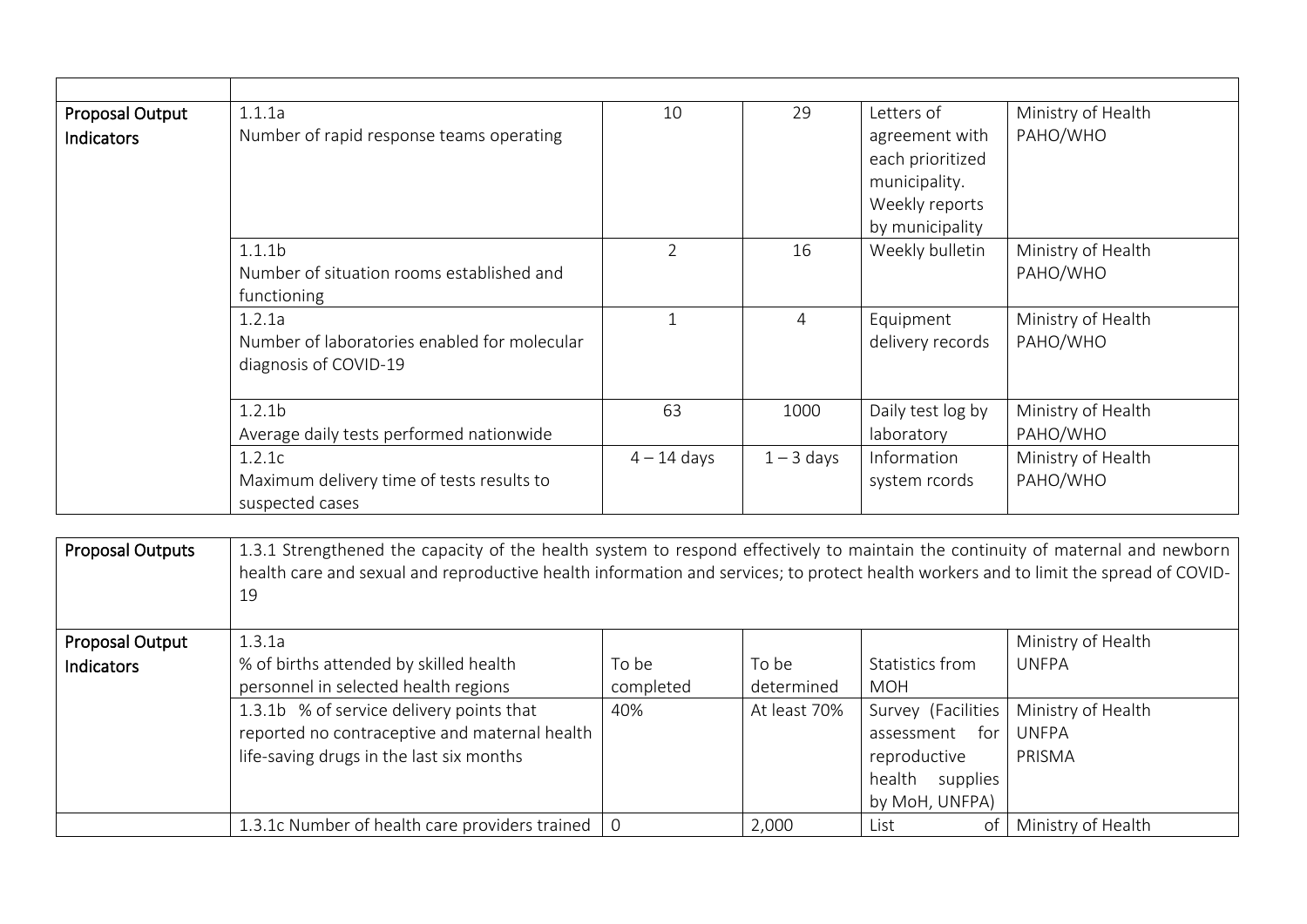| using online platforms on updated guidelines  |     |              | participants | <b>UNFPA</b>       |
|-----------------------------------------------|-----|--------------|--------------|--------------------|
| 1.3.1.d % of health care units functioning at | 30% | At least 90% | Source: MoH  | Ministry of Health |
| primary and secondary level, providing        |     |              |              | <b>UNFPA</b>       |
| maternal and sexual and reproductive health   |     |              |              |                    |
| services                                      |     |              |              |                    |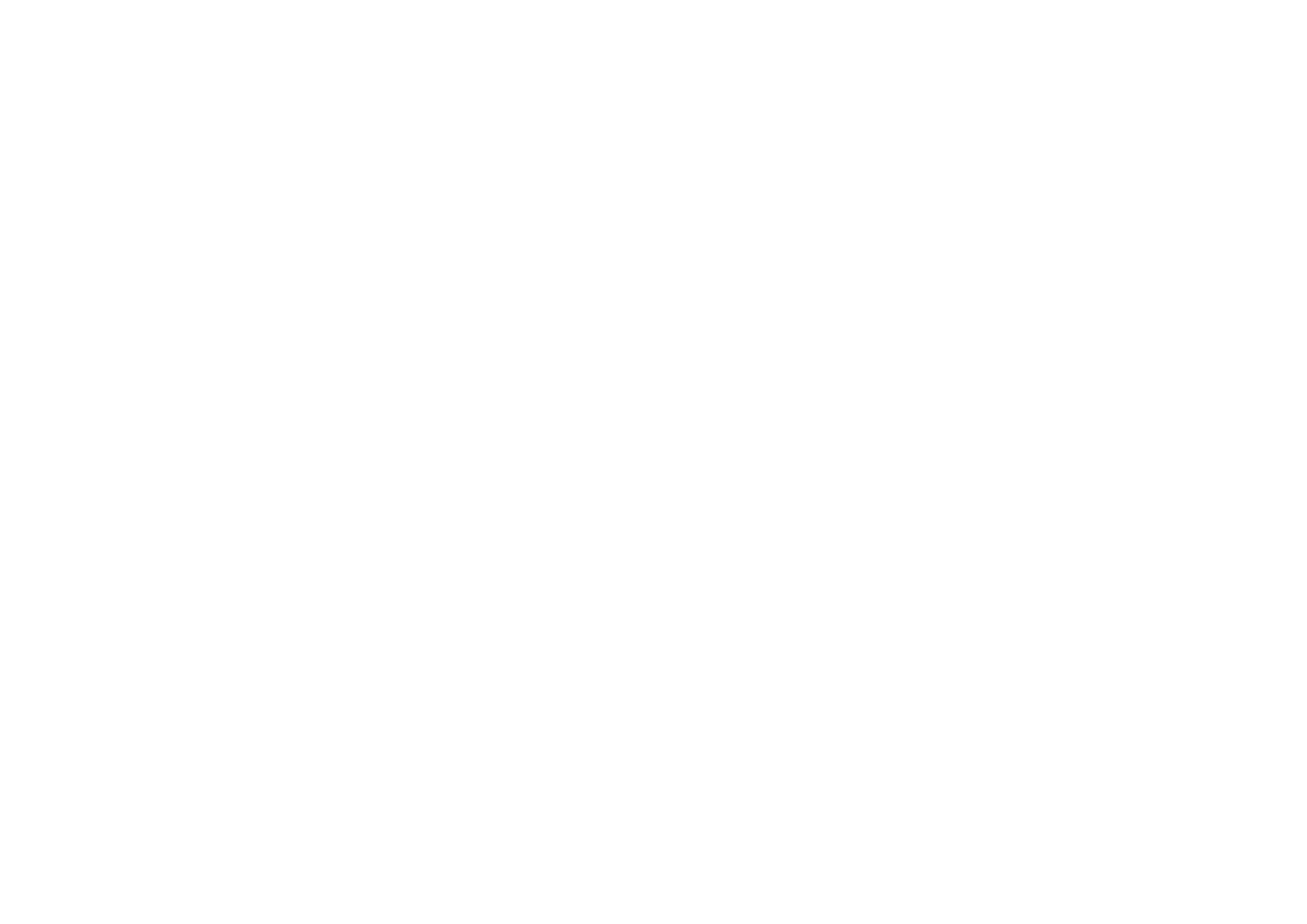# SDG Targets and Indicators

#### Please consult Annex: SDG List

#### Please select no more than three Goals and five SDG targets relevant to your programme.

*(selections may be bolded)* 

|               | Sustainable Development Goals (SDGs) [select max 3 goals]                                                                         |                             |                                                                                                                                                                                                                                                                            |                                                                                                                                                                                               |                                               |  |
|---------------|-----------------------------------------------------------------------------------------------------------------------------------|-----------------------------|----------------------------------------------------------------------------------------------------------------------------------------------------------------------------------------------------------------------------------------------------------------------------|-----------------------------------------------------------------------------------------------------------------------------------------------------------------------------------------------|-----------------------------------------------|--|
|               | SDG 1 (No poverty)                                                                                                                |                             |                                                                                                                                                                                                                                                                            | SDG 9 (Industry, Innovation and Infrastructure)                                                                                                                                               |                                               |  |
|               | SDG 2 (Zero hunger)                                                                                                               |                             |                                                                                                                                                                                                                                                                            | SDG 10 (Reduced Inequalities)                                                                                                                                                                 |                                               |  |
| $\boxtimes$   | SDG 3 (Good health & well-being)                                                                                                  |                             |                                                                                                                                                                                                                                                                            | SDG 11 (Sustainable Cities & Communities)                                                                                                                                                     |                                               |  |
|               | SDG 4 (Quality education)                                                                                                         |                             |                                                                                                                                                                                                                                                                            | SDG 12 (Responsible Consumption & Production)                                                                                                                                                 |                                               |  |
| $\boxtimes$   | SDG 5 (Gender equality)                                                                                                           |                             |                                                                                                                                                                                                                                                                            | SDG 13 (Climate action)                                                                                                                                                                       |                                               |  |
|               | SDG 6 (Clean water and sanitation)                                                                                                |                             |                                                                                                                                                                                                                                                                            | SDG 14 (Life below water)                                                                                                                                                                     |                                               |  |
|               | SDG 7 (Sustainable energy)                                                                                                        |                             |                                                                                                                                                                                                                                                                            | SDG 15 (Life on land)                                                                                                                                                                         |                                               |  |
|               | SDG 8 (Decent work & Economic Growth)                                                                                             |                             |                                                                                                                                                                                                                                                                            | SDG 16 (Peace, justice & strong institutions)                                                                                                                                                 |                                               |  |
|               | SDG 17 (Partnerships for the Goals)                                                                                               |                             |                                                                                                                                                                                                                                                                            |                                                                                                                                                                                               |                                               |  |
|               | <b>Relevant SDG Targets and Indicators</b><br>[Depending on the selected SDG please indicate the relevant target and indicators.] |                             |                                                                                                                                                                                                                                                                            |                                                                                                                                                                                               |                                               |  |
| <b>Target</b> |                                                                                                                                   | Indicator # and Description |                                                                                                                                                                                                                                                                            |                                                                                                                                                                                               | <b>Estimated %</b><br><b>Budget allocated</b> |  |
|               | TARGET_3.1                                                                                                                        |                             |                                                                                                                                                                                                                                                                            | 3.1 By 2030, reduce the global maternal mortality ratio to less than 70 per 100,000 live births                                                                                               | 15%                                           |  |
|               | TARGET_3.2                                                                                                                        |                             | 3.2 By 2030, end preventable deaths of newborns and children under 5 years of age, with all<br>countries aiming to reduce neonatal mortality to at least as low as 12 per 1,000 live births<br>10%<br>and under-5 mortality to at least as low as 25 per 1,000 live births |                                                                                                                                                                                               |                                               |  |
|               | TARGET_3.7                                                                                                                        |                             |                                                                                                                                                                                                                                                                            | 3.7 By 2030, ensure universal access to sexual and reproductive health-care services,<br>15%<br>including for family planning, information and education, and the integration of reproductive |                                               |  |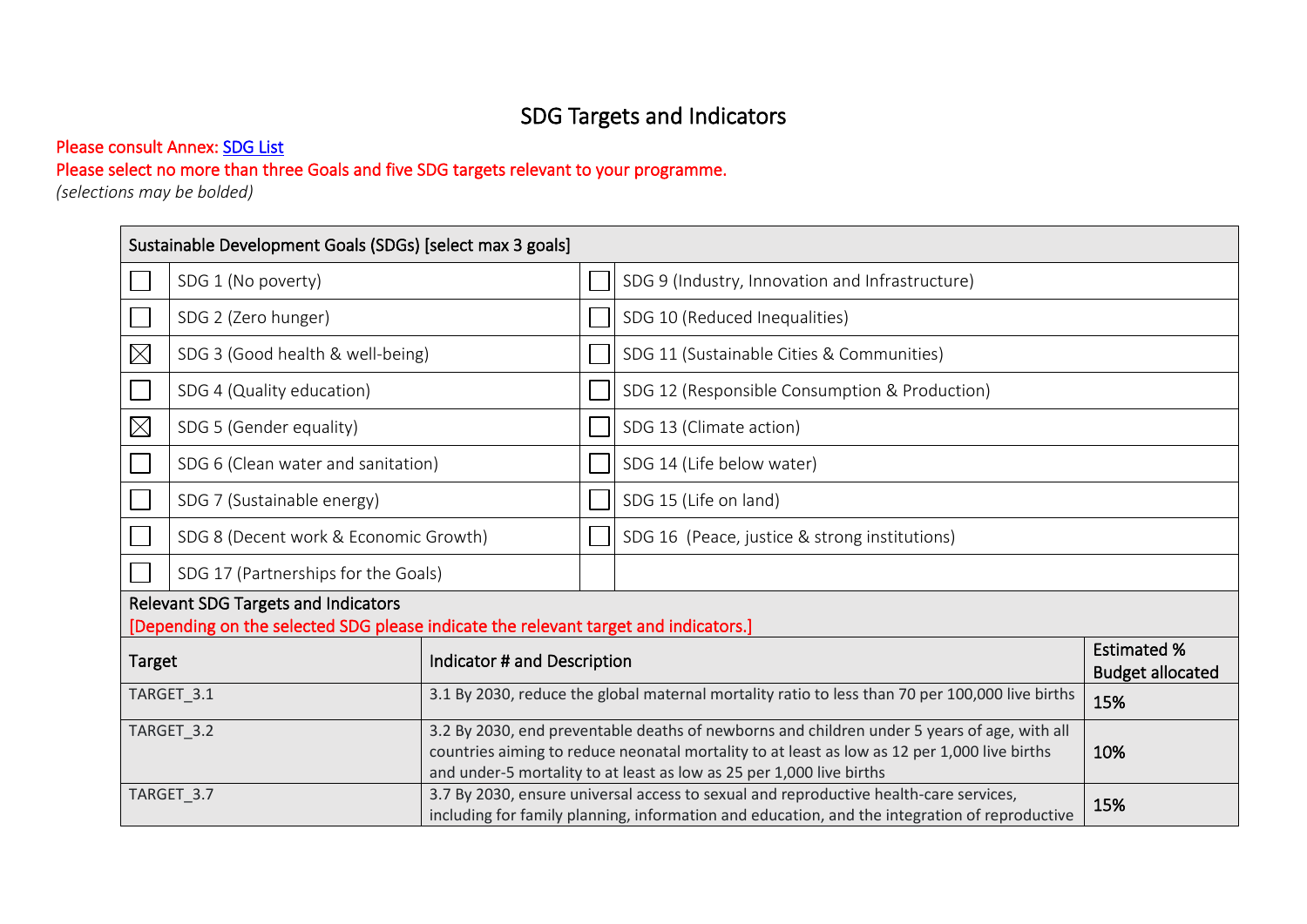|            | health into national strategies and programmes                                                                                                                                                                                                                                                              |     |
|------------|-------------------------------------------------------------------------------------------------------------------------------------------------------------------------------------------------------------------------------------------------------------------------------------------------------------|-----|
| TARGET 3.8 | 3.8 Achieve universal health coverage, including financial risk protection, access to quality<br>essential health-care services and access to safe, effective, quality and affordable essential<br>medicines and vaccines for all                                                                           | 50% |
| TARGET 5.6 | 5.6 Ensure universal access to sexual and reproductive health and reproductive rights as<br>agreed in accordance with the Programme of Action of the International Conference on<br>Population and Development and the Beijing Platform for Action and the outcome<br>documents of their review conferences | 10% |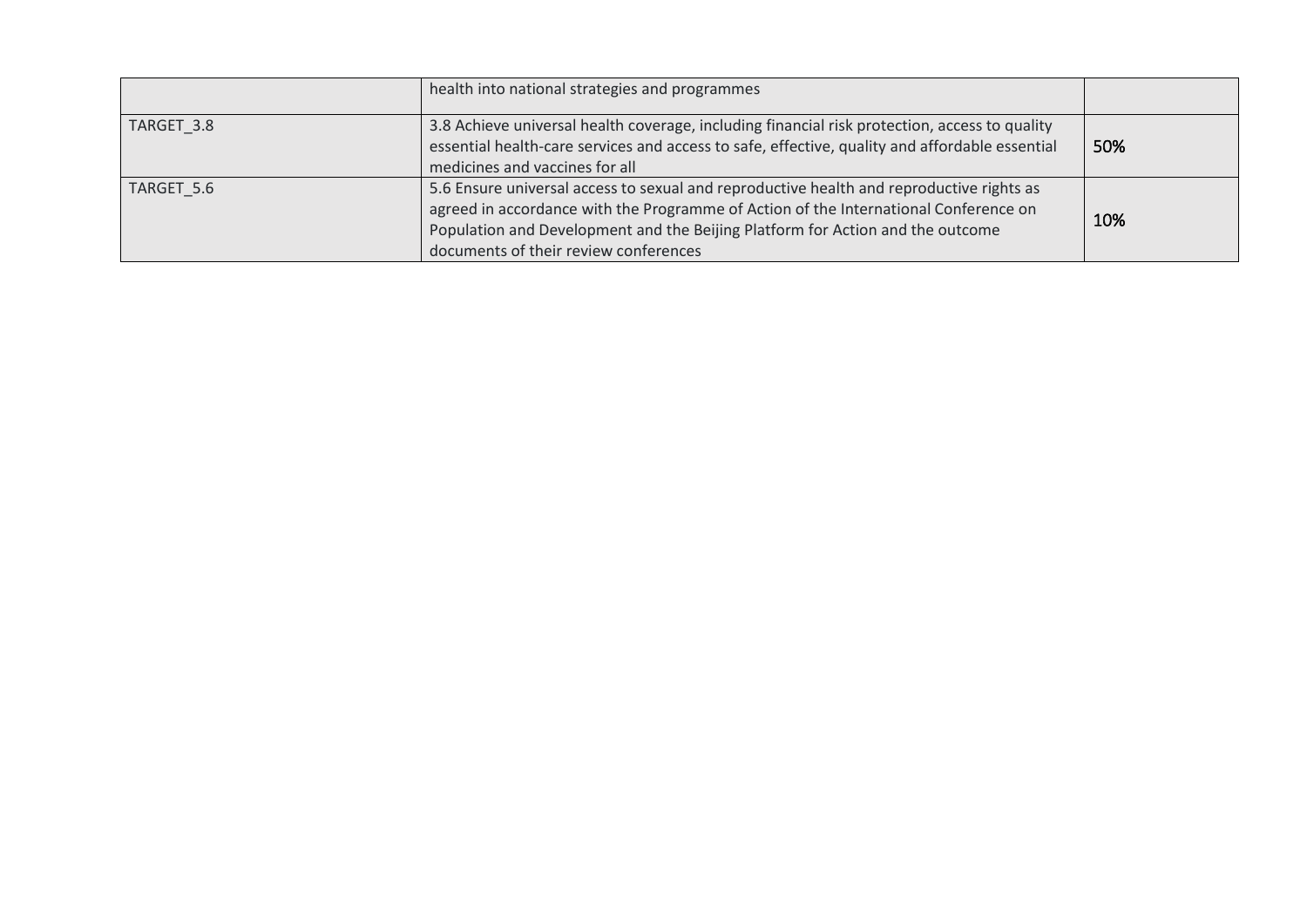#### Risk

#### What risks and challenges will complicate this solution, and how they will be managed and overcome?

*(COVID19 has created an unprecedented and fast changing development context. Accepting this volatile situation, please identify up to three risk to the success of the proposal based on best available analysis to the UN)* Please enter no more than 3.

| Event           | Categories                              | Level           | Likelihood                 | Impact                      | <b>Mitigating Measures</b>              | <b>Risk Owner</b> |  |
|-----------------|-----------------------------------------|-----------------|----------------------------|-----------------------------|-----------------------------------------|-------------------|--|
|                 | Financial                               | 3 - Very High   | $6$ – Expected             | $5 -$ Extreme               | (List the specific mitigation measures) |                   |  |
|                 | Operational                             | 2 - Medium High | 5 - Highly Likely          | $4 - Major$                 |                                         |                   |  |
|                 | Organizational<br>Political (regulatory | $1 - Low$       | $4$ – Likely<br>3-Moderate | 3 - Moderate<br>$2 -$ Minor |                                         |                   |  |
|                 | and/or strategic)                       |                 | 2 - Low Likelihood         | $1$ – Insignificant         |                                         |                   |  |
|                 |                                         |                 | 1- Not Likely              |                             |                                         |                   |  |
|                 |                                         |                 | 0-Not Applicable           |                             |                                         |                   |  |
| Risk1           | Operational                             | 2 - Medium High | 4 - Likely                 | 4 - Major                   | High level inter-government             | Honduran          |  |
| Suppliers'      |                                         |                 |                            |                             | negotiations for the acquisition        | Government        |  |
| delivery times  |                                         |                 |                            |                             | of essential equipment                  |                   |  |
| For purchased   |                                         |                 |                            |                             |                                         |                   |  |
| equipment       |                                         |                 |                            |                             |                                         |                   |  |
| Risk 2          | Political (strategic)                   | 2 - Medium High | 4 - Likely                 | 4 - Major                   | High level negotiation and              | Honduran          |  |
| Emergency       |                                         |                 |                            |                             | technical assessment                    | Government        |  |
| leadership and  |                                         |                 |                            |                             |                                         |                   |  |
| management      |                                         |                 |                            |                             |                                         |                   |  |
| weaknesses      |                                         |                 |                            |                             |                                         |                   |  |
| Risk 3          |                                         | 2-Medium High   | 3-Moderate                 | 3-Moderate                  | PAHO/WHO and UNFPA has a                |                   |  |
| Description     |                                         |                 |                            |                             | communication<br>strategy in            |                   |  |
| Health care     |                                         |                 |                            |                             | that<br>addresses<br>place              |                   |  |
| workers may     |                                         |                 |                            |                             | discrimination and<br>potential         |                   |  |
| face difficulty |                                         |                 |                            |                             | stigma of COVID 19.                     |                   |  |
| when            |                                         |                 |                            |                             |                                         |                   |  |
| integrating     |                                         |                 |                            |                             |                                         |                   |  |
| back into their |                                         |                 |                            |                             |                                         |                   |  |
| respective      |                                         |                 |                            |                             |                                         |                   |  |
| communities     |                                         |                 |                            |                             |                                         |                   |  |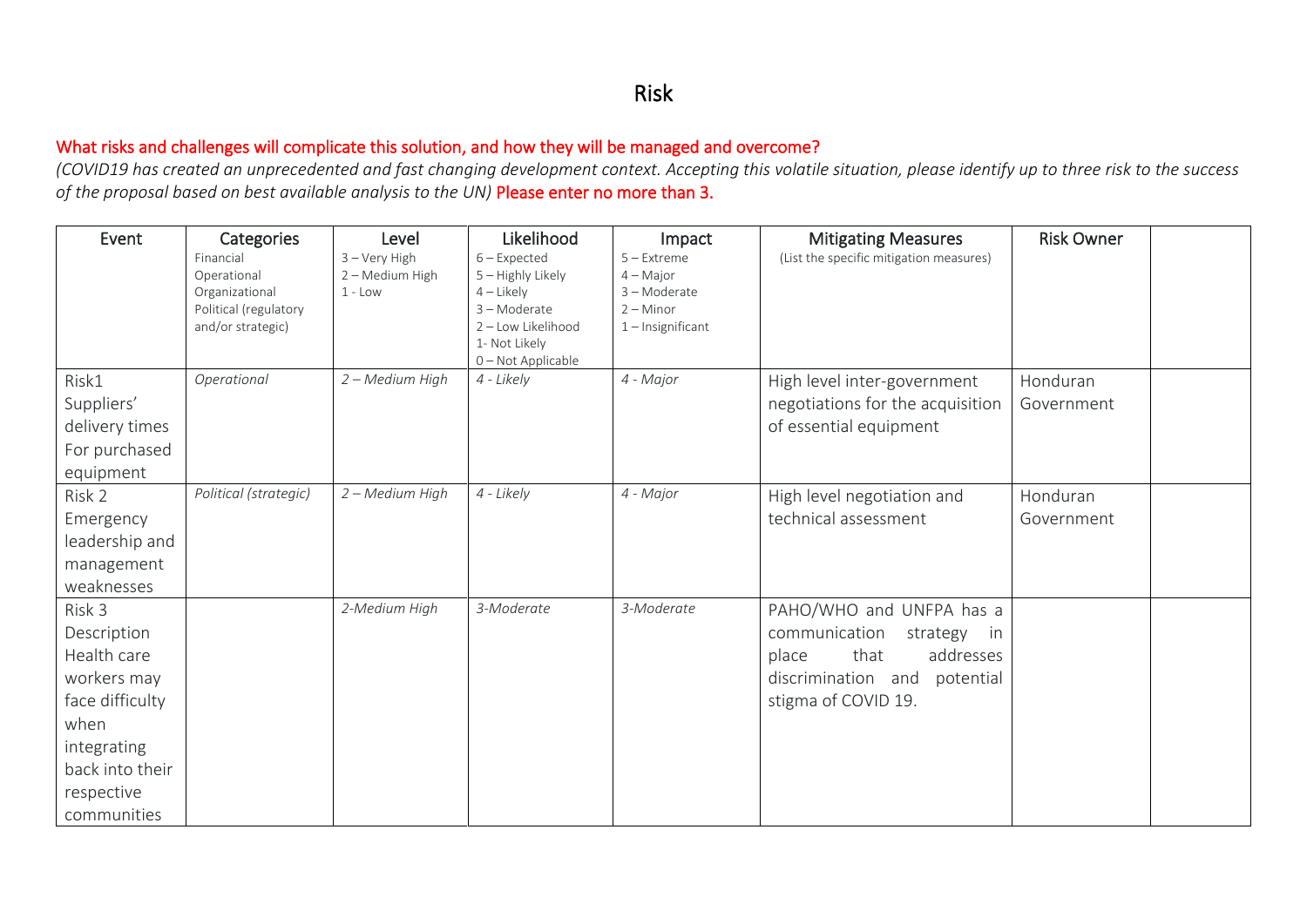| due to      |  |  |  |  |
|-------------|--|--|--|--|
| uncertainty |  |  |  |  |
| and fear    |  |  |  |  |
| surrounding |  |  |  |  |
| potential   |  |  |  |  |
| COVID 19    |  |  |  |  |
| exposure    |  |  |  |  |